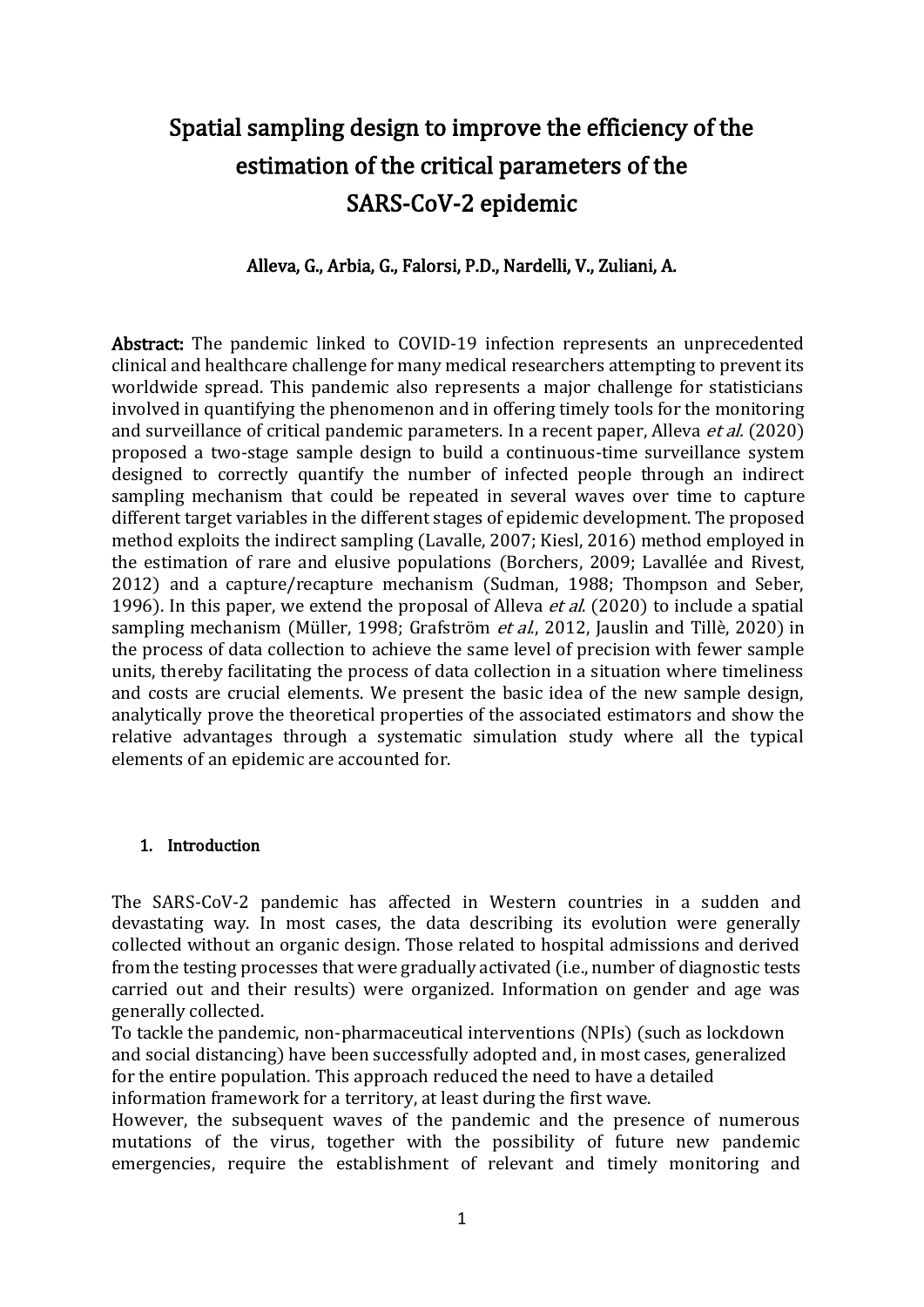surveillance tools to control some of the critical parameters by adding to the existing health surveillance data sample data collected ad hoc.

Indeed, sample surveys used to estimate the prevalence of the epidemic are of paramount importance since they allow the detection of asymptomatic and paucisymptomatic cases that are not observed with officially collected medical swabs, which are mainly directed toward symptomatic cases (Aguilar *et al.*, 2020; Chugthai *et* al., 2020; Li et al., 2020; Mizumoto et al., 2020a, 2020b and Yelin et al., 2020) and, sometimes, their contacts, with an obvious underestimation of prevalence and an overestimation of the lethality rate. The risk of erroneous inference based on such data has been stigmatized (Ioannidis, 2020). To identify possible risk factors, surveys should also be extended to observe the behaviour of the sample units in the previous two or three weeks, as these units are relevant to understanding the spread dynamic of the infection, as well as some of their demographic and social characteristics. The infected people who emerge from the sample survey can form a panel on which to estimate the changes in status over time.

However, designing a sample survey that is not only reliable but also realistic and efficient in its implementation constitutes a major challenge for the statistical community. In a recent paper (Alleva *et al.*, 2020), we proposed a two-stage sampling design for building a continuous-time surveillance system to assess the prevalence of infected people in the population. The design is defined considering an indirect sampling mechanism, and it is suitable to consider various target variables during different stages of the epidemic. The statistical optimality properties of the proposed estimators were formally proven and tested with a Monte Carlo experiment: the estimators are unbiased and are much more efficient than the simple random sampling scheme.

Although replicable independently at different geographical levels, the quoted methodology does not contain any reference to the spatial correlation, which, in contrast, represents an intrinsic feature of many empirical phenomena and, in particular, infectious diseases (Cliff *et al.*, 1981). In this paper, we extend the proposal of Alleva et al. (2020) to include a spatial sampling mechanism in the process of data collection to achieve the same level of precision with fewer sample units, thus helping the process of data collection in a situation where timeliness is a crucial element. We present the basic idea of the new sample design, the theoretical properties of the associated estimators and the relative advantages through a systematic simulation study where the main typical elements of an epidemic are accounted for. Indeed, to properly evaluate the advantages of introducing spatial elements in the data collection mechanism, many aspects need to be considered, both in the sampling scheme and in the spatial mechanism of infection diffusion. In our model, we consider a multiplicity of these aspects, and we present the results of simulations to evaluate their relative contribution to the accuracy of the proposed method.

In summary, the proposed sampling scheme is a general two-stage mechanism with a first stage constituted by a sample of *clusters (areas)* selected with inclusion probabilities proportional to their size (PPSs) and a second stage where the units are selected from the sampled cluster via a simple random sampling procedure. In the first stage, the clusters are drawn by following an explicit spatial sampling design. In particular, we consider the cube algorithm (Chauvet and Tillé 2006) with different balancing elements and spatial sampling (Tillé, 2020).

The remainder of the paper is organized as follows. In Section 2, the main results of Alleva et al. (2020) together with a literature review of the most popular spatial sampling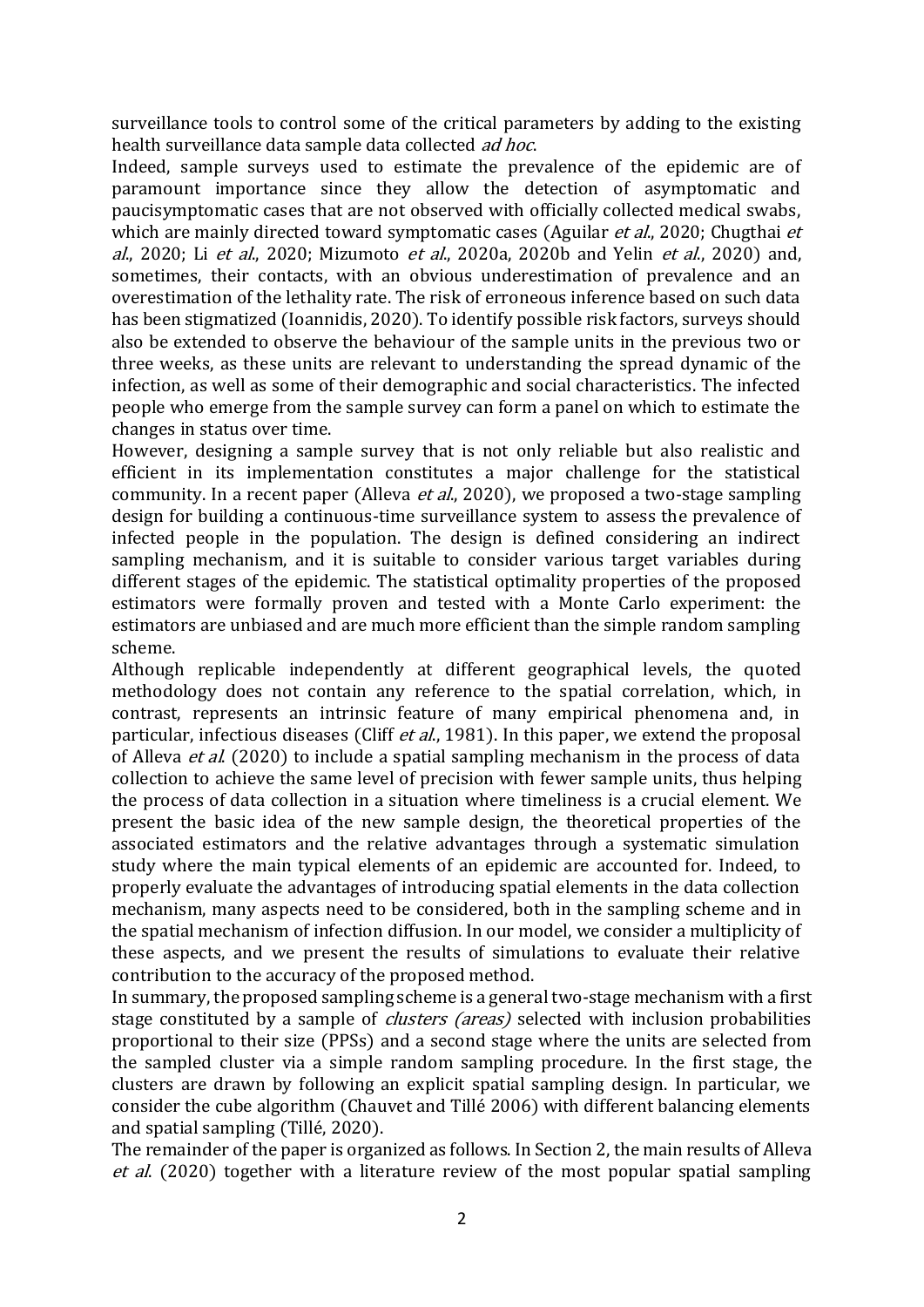designs are summarized. The basic sampling framework of the new method proposed together with the specific first-stage sampling design are described in Sections 3 and 4. The results of a Monte Carlo study of the proposed method are presented and discussed in Section 5. Conclusions and future challenges are highlighted in Section 6.

### 2. Previous proposals for monitoring COVID-19 and the importance of spatial sampling

Starting from the observation that official medical swabs are directed mainly toward infected people and therefore largely underestimate the number of infected people, Alleva *et al.* (2020) proposed a sampling strategy to estimate the total infected population, including those that show no symptoms, to better estimate mortality and lethality rates. The proposed procedure preliminarily involves dividing the population into two groups. The first group (Group A) consists of all the individuals who have a verified state of infection together with those who had contact with them. The second group (Group B), in contrast, contains both healthy people and those who are still in a phase of incubation with no symptoms. Obviously, the proportion of infected people is much larger in the first group than in the second group, so focusing on their contacts is a way of maximizing the number of infected people included in the sample. However, including the second group is also necessary to correctly estimate the epidemic parameters. For both groups, Alleva *et al.* (2020) proposed two distinct methodologies based on the idea of indirect sampling (Lavalle, 2007; Kiesl, 2016). In particular, a sample from Group A is partly drawn without replacement from the whole infected population and partly drawn without replacement from all their contacts. Furthermore, the design also included a traditional population panel survey with sample rotation to inspect group B and was associated with an indirect sampling mechanism to trace and sample the individuals who came in contact with the infected people. The competitive advantage of the proposal of Alleva *et al.* (2020) with respect to other sampling plans (e.g., those based exclusively on indirect sampling or only on the panel sample) relies mainly on the combination of the two sampling strategies, which produce a flexible tool designed to closely monitor the dynamics of the epidemics in their different phases. In the quoted paper, the authors provided formal proof of the unbiasedness of their proposed design and of its greater efficiency with respect to simple random sampling and reinforced their conclusions with a set of simulations.

The present work builds upon the contribution of Alleva *et al.* (2020) and extends it by considering a spatial sample design, both in the first and second groups. Our aim is to further increase the estimator's efficiency to achieve the same level of precision with fewer sample units, thus reducing the number of tests and their associated costs, which is an important concern in the epidemic monitoring and surveillance phase.

In the statistical literature, *spatial sampling* is the process through which observations are collected in a two-dimensional framework with specific attention to their location (Müller, 2007; Wang *et al.*, 2012) to maximize the probability of capturing the spatial variability of the empirical phenomena. Indeed, geographically distributed data are usually characterized by significant spatial correlation, which is especially true if they refer to contagious diseases (Cliff et al., 1981). Spatial sampling is therefore distinct from conventional sampling, where data are assumed to be independent and identically distributed. A rather popular spatial sampling strategy, initiated by Arbia (1993), consists of exploiting spatial correlation to maximize the information content while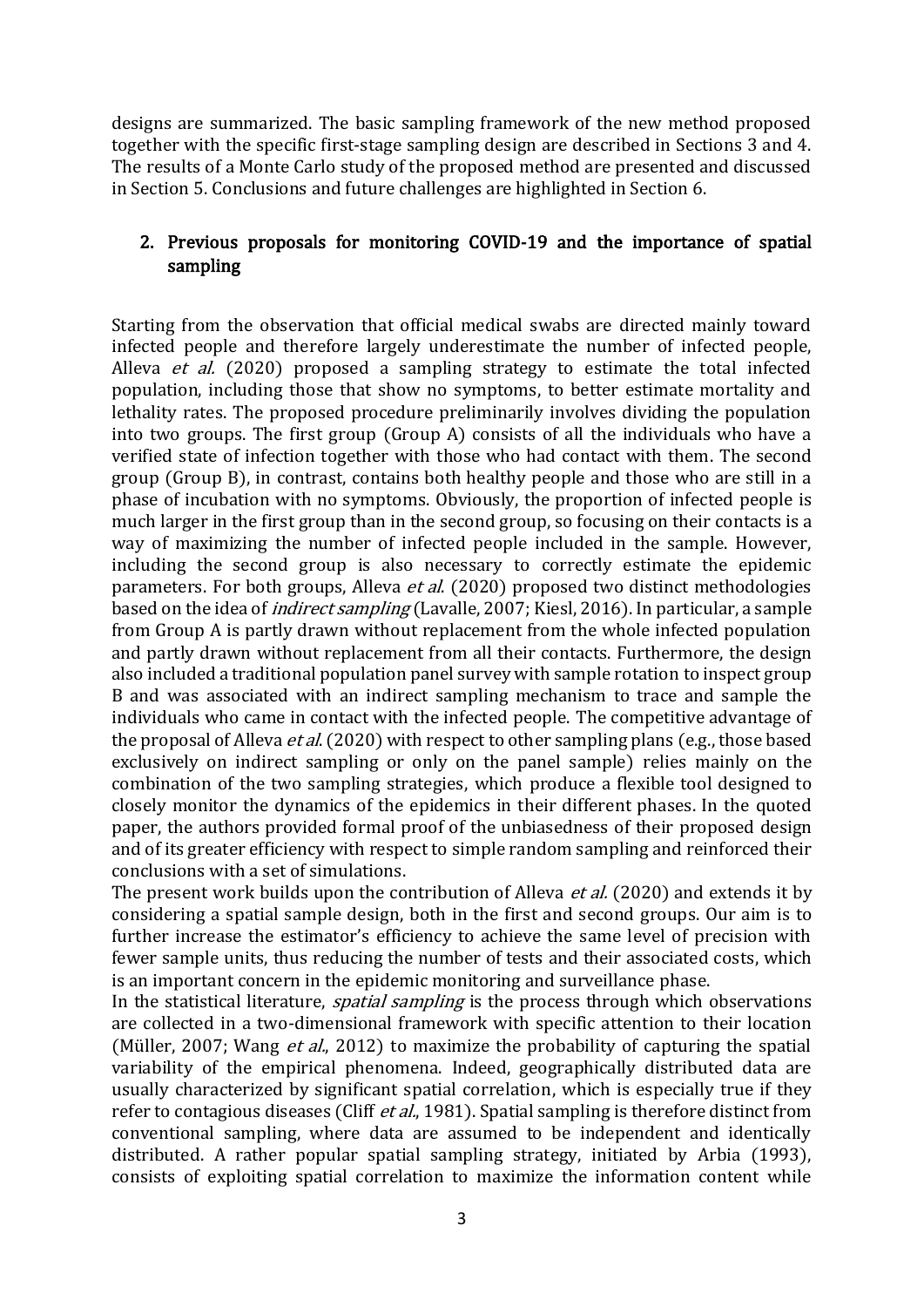minimizing the sample size, thus reducing the overall costs. This strategy was termed DUST after the acronym of the dependent areal units sequential technique, and it was inspired by model-based assumptions on the dependence of the random field generating the data. The method was characterized by variable inclusion probabilities at each step (Brewer and Hanif, 1983) and extended the idea of the balanced sampling design excluding continuous units (BSEC) introduced by Hedevat *et al.* (1988) for unidimensional data. The DUST method consists of a draw-by-draw scheme: starting from a unit selected at random, it suggests updating the selection probabilities by considering, at each step, the spatial correlation and the distance with the units already in the sample. A consequence of the procedure is that the study area is not sampled uniformly: the higher the (positive) spatial correlation is, the further away we observe the next sample unit in the sequential collection process because part of the information content is already contained in the units already sampled. Many more examples are found in the extensive literature that followed based on the use of contiguous units (see, among others, Hedayat, Rao, and Stufken, 1988; Arbia and Lafratta, 2002, Stevens and Olsen, 2004; Arbia et al., 2007, Mandal, Parsad, Gupta, and Sud, 2009; Wright and Stufken, 2008; Tillè et al., 2018; Fattorini et al., 2020). More recently, some new sampling methodologies that explicitly exploit the interpoint distances between locations in the selection procedure, such as local pivotal (LP) methods (Grafström et al., 2012), which were derived as an extension of the pivotal methods introduced by Deville and Tille (1998), have been proposed. In particular, similar to Arbia (1993), Grafström et al. (2012) suggested employing an updating rule of the probabilities of inclusion that, at each step, locally keeps the sum of the probabilities as constant as possible. Further alternatives are the local cube method (LC, Deville and Tillé, 2004), which allows selection probabilities to be balanced on several auxiliary variables, and the spatially correlated Poisson sampling method proposed by Grafström (2012).

In this paper, we expand the results of Alleva *et al.* (2020) by introducing local pivotal and local cube methods when sampling both population groups in the original design to produce more parsimonious sample plans in terms of the sample size. This is particularly desirable to reduce the costs and time involved in data collection during periods of pandemic emergency, thus facilitating monitoring, control and surveillance of infection diffusion.

### 3. The basic sampling framework

### 3.1. Population and target parameter

Before presenting our proposed sample design, let us start by defining  $U$  as the population of interest of size  $N$  and suppose that it can be partitioned into  $M$ subpopulations, called clusters (or areas) denoted as  $U_1, ..., U_i, ..., U_M$ . The set of clusters is symbolically represented as  $U_1 = \{1, ..., i, ..., M\}$ . Cluster  $U_i$  has  $N_i$  units, with

$$
N=\sum_{i=1}^M N_i.
$$

Let  $v_{ij}$  ( $i = 1, ..., M$ ;  $j = 1, ..., N_i$ ) be a dichotomous variable v that assumes a value of 1 if person *j* of cluster  $U_i$  has a verified state of infection and a value of 0 otherwise.  $v_{ij} = 1$ indicates that person  $i j$  could be either hospitalized or in compulsory quarantine. Let

(1) 
$$
\mathcal{V}_i = \sum_{j=1}^{N_i} v_{ij} \text{ and } \mathcal{V} = \sum_{j=1}^{M} \mathcal{V}_i
$$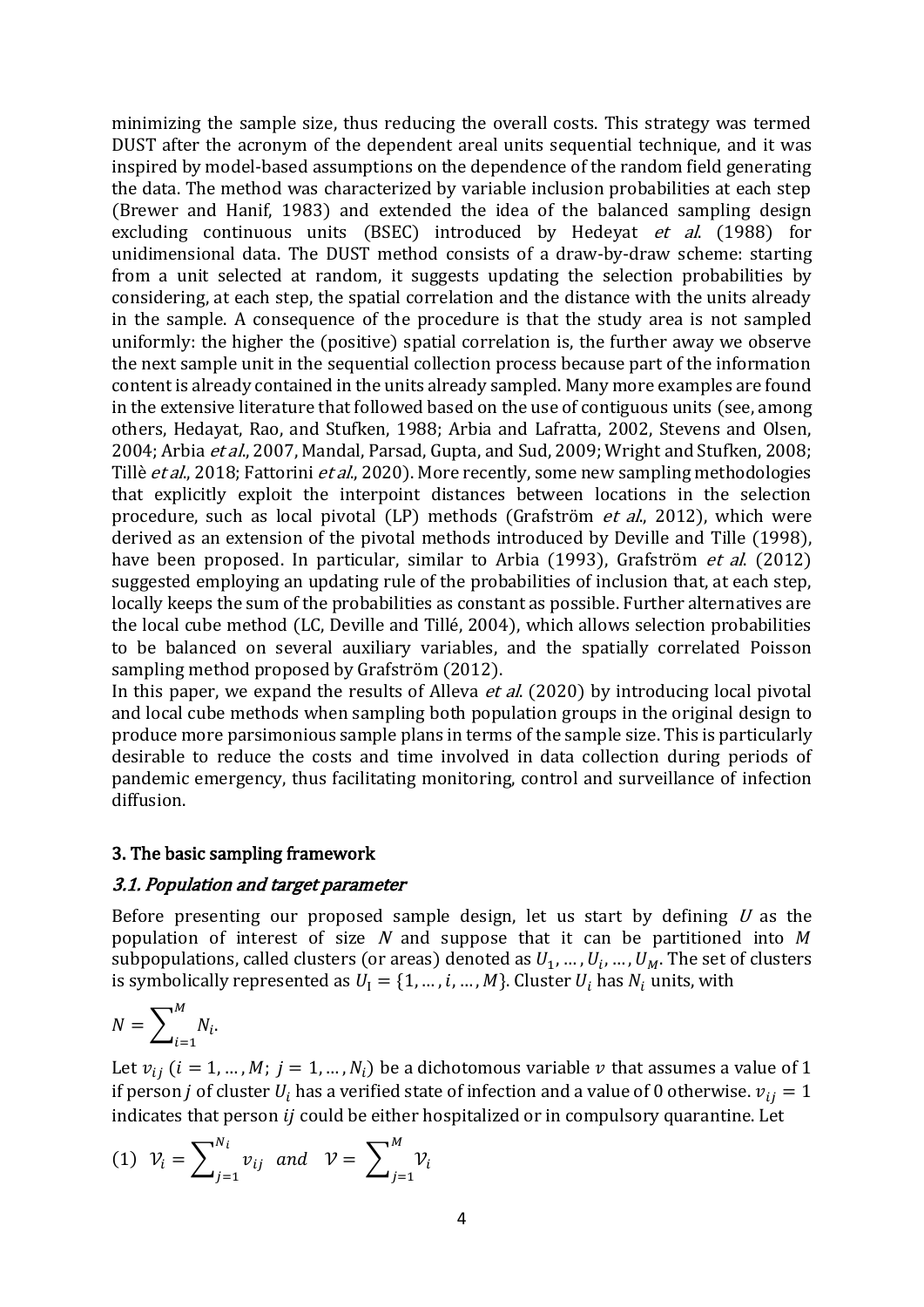be the known totals of the verified infected people in cluster  $U_i$  and in population U. The quantities  $V_i$  and  $V$  are generally known from informative health care systems.

Let  $y_{ij}$  be the value of variable  $\psi$  for person *ij*, where  $\psi$  is equal to 1 if the person is infected and 0 otherwise. If  $v_{ij} = 1$ , then obviously  $y_{ij} = 1$ ; however, if  $v_{ij} = 0$ , then it is possible that either  $y_{ij} = 1$  (an infected person for whom the infection has not yet been verified) or  $y_{ij} = 0$  (a healthy person).

The target parameter, Y, is the total number of infected people (verified or not), that is

(2) 
$$
Y = \sum_{i=1}^{m} \sum_{j=1}^{N_i} y_{ij} = \sum_{j=1}^{N_i} Y_i
$$
,

where  $Y_i$  indicates the number of infected people of cluster  $i.$ 

### 3.2. The general sampling scheme

We select sample  $S$  by a general two-stage sampling design without replacement.

A first-stage sample,  $S_I$ , of fixed size m is selected without replacement from  $U_I$ , with inclusion probabilities  $\pi_{\text{I}i}$  ( $i = 1,2...$ , M).

A standard solution is to select cluster  $i$  with a probability proportional to its size (PPS):

$$
(3) \ \pi_{\mathrm{I}i} = m \frac{N_i}{N}.
$$

In the second stage of sampling, a second stage sample,  $S_{\text{II}i}$ , of fixed size  $\bar{n}$  is selected from sample cluster *i* by *drawing the units* without replacement via a simple random sampling procedure. The second-stage inclusion probability  $\pi_{II}$  of people in the sampled cluster i is

$$
(4) \quad \pi_{\text{II}i} = \frac{\bar{n}}{N_i}.
$$

The final inclusion probability of person  $i$  being selected from cluster  $i$  is

$$
(5) \pi_{ij} = \pi_{\mathrm{I}i} \pi_{\mathrm{II}i}
$$

If the first-stage inclusion probabilities,  $\pi_{\text{I}i}$ , are defined according to Formula 3, the sampling process is *self-weighting* (Murthy and Sethy, 1965) in the sense that all the units in  $U$  have an equal probability of being selected, irrespective of their cluster. Indeed,

$$
(6) \pi_{ij} = m \frac{N_i}{N} \frac{\bar{n}}{N_i} = m \frac{\bar{n}}{M}.
$$

The *self-weighting* property defines a sampling design that is somehow optimal (Kish, 1966) in the sense that it avoids the negative impact of the variability of the sampling weights on the sampling variances.

We test the status of infection on each of the  $m \times \bar{n}$  people selected in the sample, thus knowing the value of variable  $y_{ij}$ .

The Horvitz Thompson (Narain, 1951; Horvitz Thompson, 1952) estimator of Y is

(7) 
$$
\hat{Y} = \sum_{i=1}^{m} \sum_{j=1}^{\bar{n}} y_{ij} w_{ij} = \sum_{i=1}^{m} \hat{Y}_i w_{1i},
$$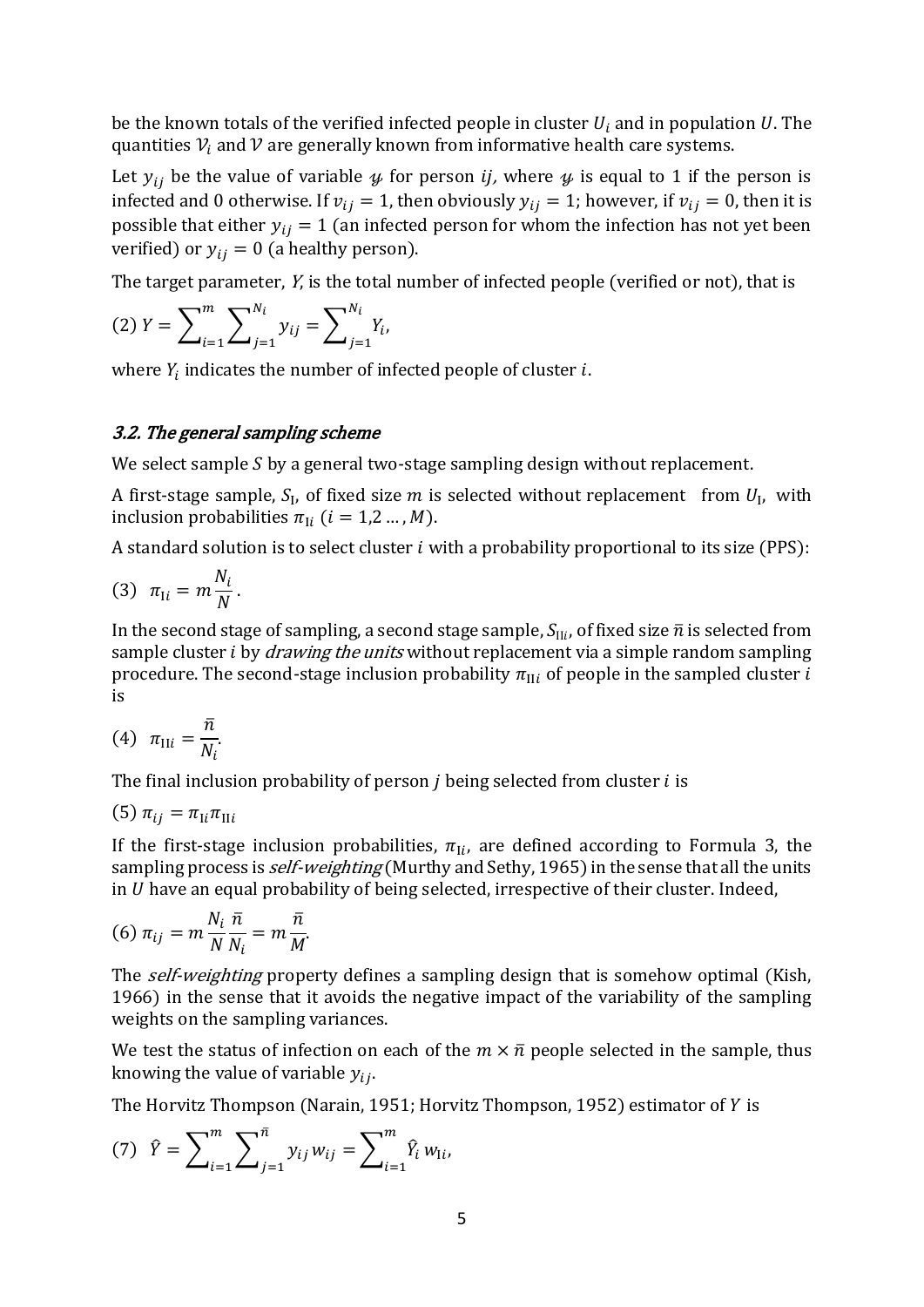where

(8) 
$$
w_{ij} = w_{Ii} w_{IIi} = \frac{1}{\pi_{ij}}
$$
 and  $\hat{Y}_i = \sum_{j=1}^{n_i} y_{ij} w_{IIi}$ ,

with

$$
w_{\text{I}i} = \frac{1}{\pi_{\text{I}i}}
$$
 and  $w_{\text{II}i} = \frac{1}{\pi_{\text{II}i}}$ 

being the first-stage and the second-stage sampling weights, respectively.

#### 3.3. The anticipated variance

The spatial correlation of the units may be formalized by the following working model (WM)  $M$ , according to which

$$
(9)y_{ij} = m(x_{ij}; \beta) + u_{ij},
$$

where  $x_{ij}$  is a column vector of auxiliary variables specific for unity ij,  $m(x_{ij};\beta)$  is a known function applied to the column vector of auxiliary variable  $x_{ij}$ ,  $u_i$  is a random residual, and  $\beta$  is the unknown column vector of the model parameters. Let  $E_M(\cdot)$ ,  $V_M(\cdot)$ , and  $Cov_M(y_{ij}, y_{\ell k})$  denote the model expectation, variance and covariance, respectively. The spatial correlation of the units may be formalized as

(10) 
$$
E_M(y_{ij}) = m(x_{ij}; \beta), V_M(y_{ij}) = \sigma_u^2
$$
,  $Cov_M(y_{ij}, y_{\ell k}) = \sigma_u^2 \rho_{ij, \ell k}$ ,

where  $\rho_{ij,\ell k}$  is the model correlation between units *ij* and  $\ell k$ , and  $\sigma_u^2$  is a variance scalar factor.  $\rho_{ij, \ell k}$  is defined as

$$
(11) \ \rho_{ij,\ell k} = \rho [d(ij,\ell k)]
$$

where  $|\rho(\cdot)| \le 1$  is a decreasing function of the distance,  $d(ij, \ell k)$ , between units *ij* and  $\ell$ k. For instance, Grafström and Tillé (2013) propose to specify this function as

$$
\rho[d(ij,\ell k)] = \rho^{d(ij,\ell k)}
$$

where  $-1 \le \rho \le 1$ . Shabenberger and Gotway (2005) and Banerjee *et al.* (2004) suggest adopting an isotropic Gaussian covariance function defined as

$$
\rho_{ij,\ell k} = \exp\left\{-3\big[\big(d(ij,\ell k)\big)/\alpha\big]^2\right\} + \tau^2; \quad \text{if } d(ij,\ell k) \ge 0, \text{ 0 otherwise}
$$

where  $\tau^2$  is the nugget effect and  $\alpha$  is the empirical range, that is, the distance at which correlation decreases to less than 0.05. The inverse of  $\alpha$ ,  $\phi$ , is known as the decay parameter that controls the rapidity with which the covariance declines with increasing distance. The normalization factor of 3 is not essential but is rather common in geostatistics.

Using model (9), with model expectations given by formulae (10) and (11), the anticipated variance of  $\hat{Y}$  is (see Appendix 1)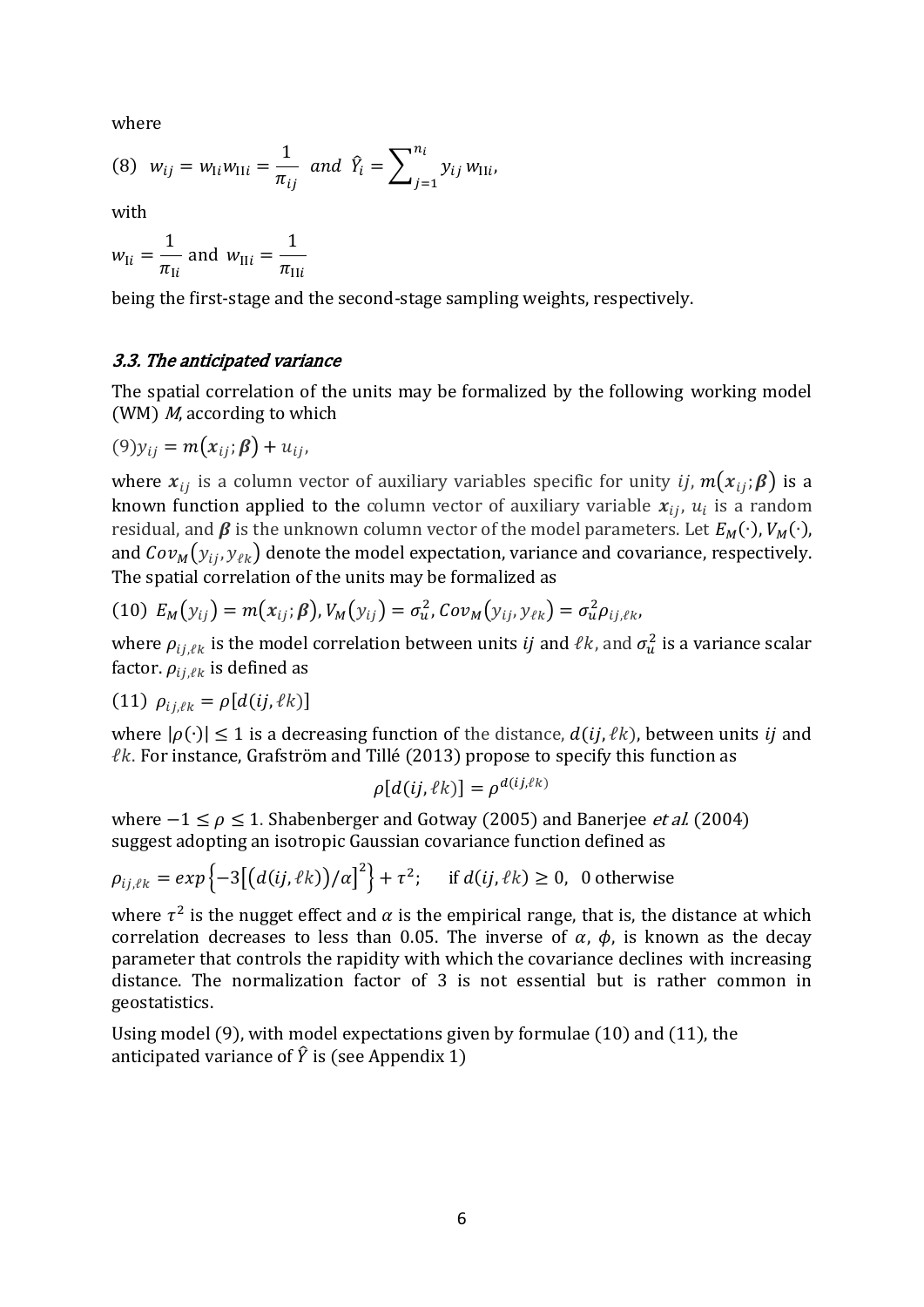(12) 
$$
E_P E_M (\hat{Y} - Y)^2 = \sum_{i=1}^M \frac{1}{\pi_{Ii}} \sigma_i^2 - F,
$$

where  $E_P(\cdot)$  denotes the expectation over repeated sampling, with

(13) 
$$
\sigma_i^2 = \eta_i^2 + \sigma_{\tilde{y}_i}^2 N_i \left( \frac{N_i - \bar{n}}{\bar{n}} \right) + N_i^2 \frac{\sigma_u^2}{\bar{n}} + \rho_{i,i} \sigma_u^2 + \sum_{\ell \neq i}^M \frac{\pi_{Ii,I\ell}}{\pi_{I\ell}} \sigma_u^2 \rho_{i,\ell}
$$
 and

(14) 
$$
F = \sum_{i=1}^{M} \left\{ \eta_i^2 + N_i^2 \sigma_u^2 + \rho_{i,i} \sigma_u^2 + \sum_{\ell \neq i}^{M} \sigma_u^2 \rho_{i,\ell} \right\}.
$$

(15) 
$$
\rho_{i,\ell} = \sum_{j=1}^{N_i} \sum_{k=1}^{N_\ell} \sigma_u^2 \rho[d(ij,\ell k)]
$$
, and  $\rho_{i,i} = \sum_{j=1}^{N_i} \sum_{k \neq j}^{N_i} \sigma_u^2 \rho[d(ij,ik)]$ ,

in which  $\eta_i^2$  and  $\sigma_{\tilde{y}_i}^2$  are defined in Formulae A3a and A5 of Appendix A1, and  $\pi_{\text{I}i,\text{I}\ell}$  is the joint inclusion probability of selecting clusters  $i$  and  $\ell$  in first-stage sampling.

Remark 1. A note on the feasibility of the proposed sampling design. The proposed sampling design has good feasibility in practical contexts. For instance, in Italy, each area (or cluster) could coincide with a local health unit's territory, which is the administrative zone in which public health is managed. Each local area could be easily made autonomous in drawing an SRS design in its territory. The uniformity of the second-stage sampling sizes makes it possible to define general guidelines to lead local-level field operations. This could be straightforwardly managed at the local level. Moreover, costs can be determined very simply by multiplying the unit cost for sampling  $m$  first-stage units by the unit cost for sampling  $\bar{n}$  people in each sampled cluster.

### 4. Specification of the first-stage sampling design

#### 4.1 Generalities

Clusters can be sampled with different algorithms, thus leading to specific first-stage sampling designs. The basic techniques considered here are the cube algorithm (Chauvet and Tillé 2006) and spatial sampling (Tillé, 2020). The cube algorithm ensures that the Horvitz-Thompson (HT) estimates of the selected first-stage sample reproduce (at least approximately) the known characteristics of some auxiliary variables available for population  $U_I$ . This can be expressed as

$$
(16)\quad \sum_{i\in S_1}\frac{d_{\mathrm{I}i}}{\pi_{\mathrm{I}i}}\cong \sum_{i\in U_1}d_{\mathrm{I}i},
$$

where  $\boldsymbol{d}_{\text{I}i}$  is a vector of  $H$  auxiliary variables for cluster  $i.$ 

Spatial sampling avoids the joint selection of units that are positively correlated. As the correlated units are generally geographically close, the sample must be well spread (or spatially balanced) in the territory.

The first-stage sampling designs we consider are described below.

#### i) The fixed-size probability proportional to size (FPPS) sampling design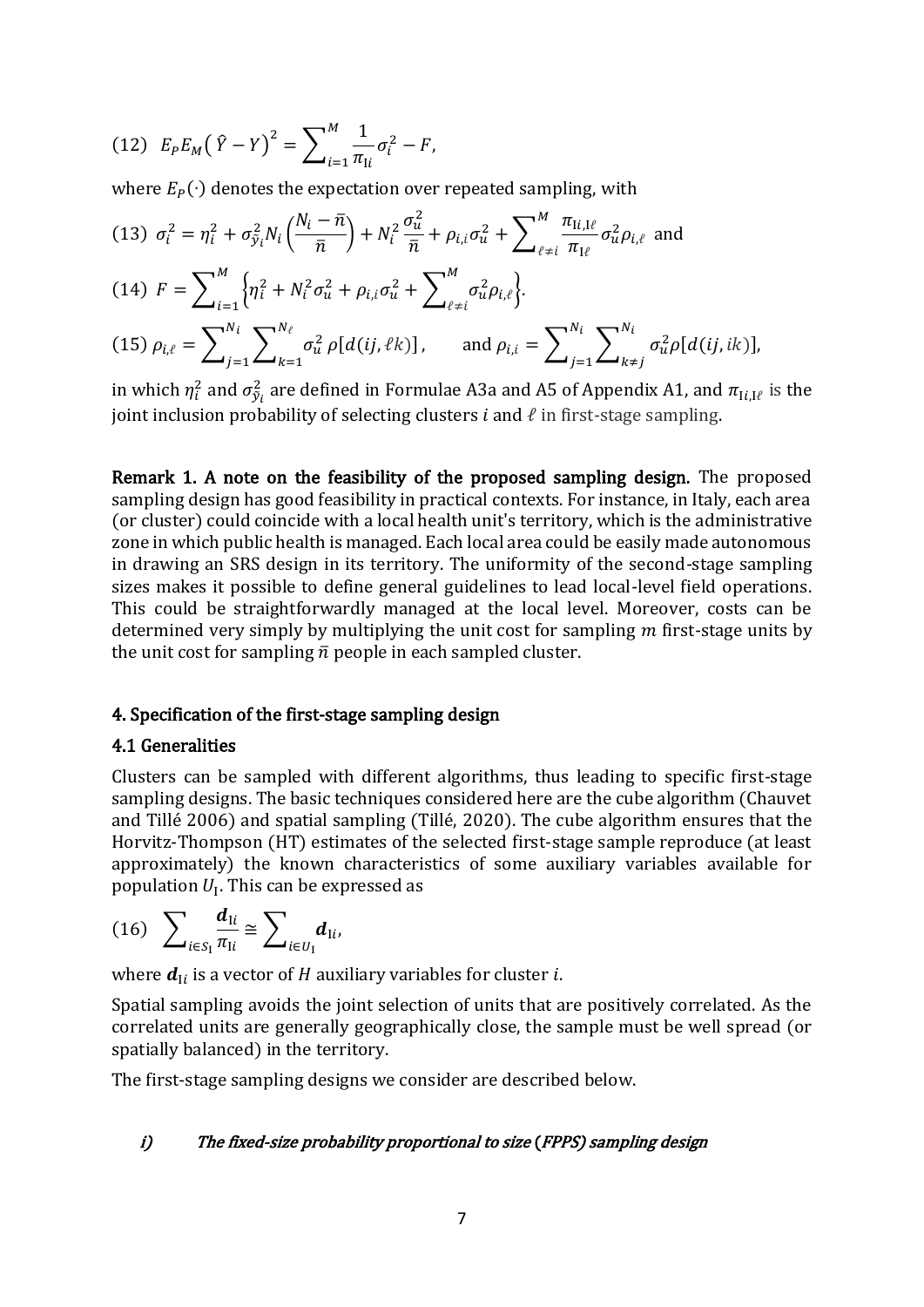We can implement this design by the cube algorithm, collapsing balancing variables  $\mathbf{d}_{\text{I}i}$ to scalar value  $\pi_{\text{I}i}$ . Therefore, the balancing equations (16) are defined as

(17) 
$$
\sum_{i \in S_1} \frac{\pi_{Ii}}{\pi_{Ii}} = \sum_{i \in U_1} \pi_{Ii} = m.
$$

### ii) The cube method based on the verified infected people(CBV)

This method ensures that the first-stage sampling size is fixed and that first-stage HT estimates of the total number of verified infected individuals reproduce the known totals.

The balancing variables are  $\boldsymbol{d}_{Ii} = (\pi_{Ii}, \mathcal{V}_i)'$ , and the balancing equations become

(18) 
$$
\sum_{i \in S_1} \frac{1}{\pi_{1i}} (\pi_{1i}, \mathcal{V}_i)' = (m, \mathcal{V}).
$$

# iii) The local pivotal (LP) method

Grafström (2012) introduced the local pivotal method, which enables the selection of unequal probability samples that are well spread over the population. This method uses the distance between units to create small joint inclusion probabilities for nearby units, forcing the samples to be well dispersed. The sample is fixed in size, and the first-stage inclusion probabilities are equal to the planned  $\pi_{\text{I}i}$  ( $i = 1, ..., M$ ).

### iv) The local cube method based on verified infected (LCBV)

The local cube method (Grafström and Tillé, 2013) is an extension of the LP method, which selects a sample that is both spread out geographically and balanced in terms of auxiliary variables. The algorithm consists of running the flight phase of the cube method on a subset of  $H + 1$  neighbouring units, with H being the number of balancing equations on which we want to balance sampling. The balancing equations of the LCBV methods are the same as those of the CBV method.

## v) The local cube method based on the geography of the phenomenon (LCBG)

In this case, the balancing variables are given by a transformation of the geographical coordinates of the cluster. Therefore, the sample is well spread and reproduces the known spatial distribution of  $U_{\rm I}$ .

Remark 2. A note on the efficiency of the proposed sampling design. Looking at expressions (12), (13), and (15), we can see that we may greatly increase the efficiency of the strategy by geographically dispersing and balancing the sample in both stages of the design. As demonstrated in Appendix A2, using model (9), a very efficient two-stage sampling design consists of the following:

- 1. using a PPS first-stage sampling design balanced on variables  $d_{\text{I}i,aug} = (d_{\text{I}i}^{'}, x_{\text{II}}^{'})$ , where  $\pmb{x}_{\text{I}i} = \sum_{j=1}^{N_i} \pmb{x}_{ij}$  is the total number of  $\pmb{x}_{ij}$  in cluster  $i$ ;
- 2. selecting a well-spread sample (or spatially balanced) of clusters;
- 3. drawing a second-stage sampling design balanced on independent variables  $x_{ij}$ ; and
- 4. selecting a well-spread second-stage sample of units.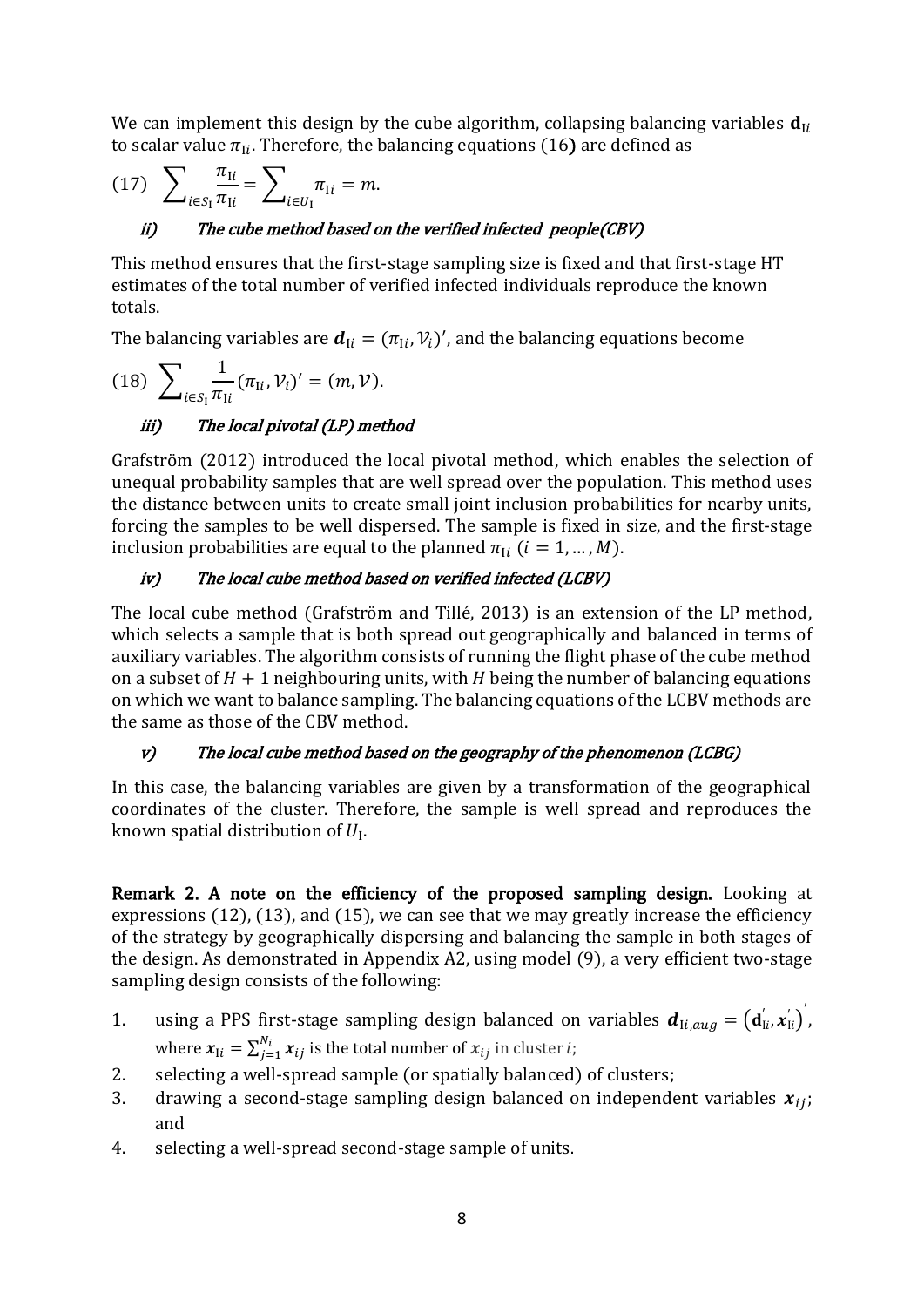Adopting the above strategy, the optimal first-stage inclusion probabilities are the PPSs given in formula 3.

Remark 3. A note on the role of the model. The HT estimator will be efficient if the population is close to the realization of model (9) but maintains desirable properties, such as design unbiasedness and consistency, irrespective of the shape of the finite population scatter. It follows that the estimator is design-unbiased, irrespective of whether the assumptions of the model are true or false. On the other hand, the appropriateness of the model is crucial to achieving a small variance.

### 5. A Monte Carlo evaluation of the proposed method

### 5.1. Simulation design

Given the lack of official data at the individual level and the limited ability of health systems to track all infections during the pandemic, we test the proposed sampling methodologies on a generated dataset representing an artificial population. Each individual of the population can be classified as susceptible, infected or removed according to the framework originally proposed by Hamer (1906), Kermack and McKendrick (1927) and Soper (1929), known as the "SIR model". Among the numerous variations to the framework, Alleva et al. (2020) adapted the SIR model to better represent the characteristics of the SARS-CoV-2 epidemic, generating an artificial population with six categories of individuals, namely, susceptible people (S), those exposed to the virus (E), those infected with symptoms (I), those without symptoms (A) and those that are removed from the population either because they healed (R) or are dead (D). In this experiment, we considered all the subjects belonging to group (I) to be "known" infected (identified by a positive swab from health screening), while in group A, we considered all the "unknown" infected subjects, i.e., all those who were not aware of being infected. This division is crucial to correctly model the transmission chain. All infected individuals who are not aware of being infected (A) are not isolated in quarantine and continue to move and meet other people, with a high risk of infecting them.

In our simulation study, we test our proposed sampling methodology on a randomly generated dataset representing an artificial population.

The general structure of the simulation can be described as follows.

Each individual of the population is classified into the six previously mentioned categories. The random generation model is parameterized with respect to the time spent in each category and the probability of passing from one state to another (transition matrix).

For the map generation process, we considered a population distributed across 400 spatial units laid on a regular 20-by-20 square lattice grid. The density of the population residing in each cell, which is equivalent to the susceptible population at day 0, was generated considering different spatial distributions.

The movements of the individuals were simulated considering that, on each simulation day, one subset of the population moves towards the centre of the map, while another subset of the population moves uniformly by one cell. After these movements, social interactions take place in each cell, and all individuals return to the cell from which they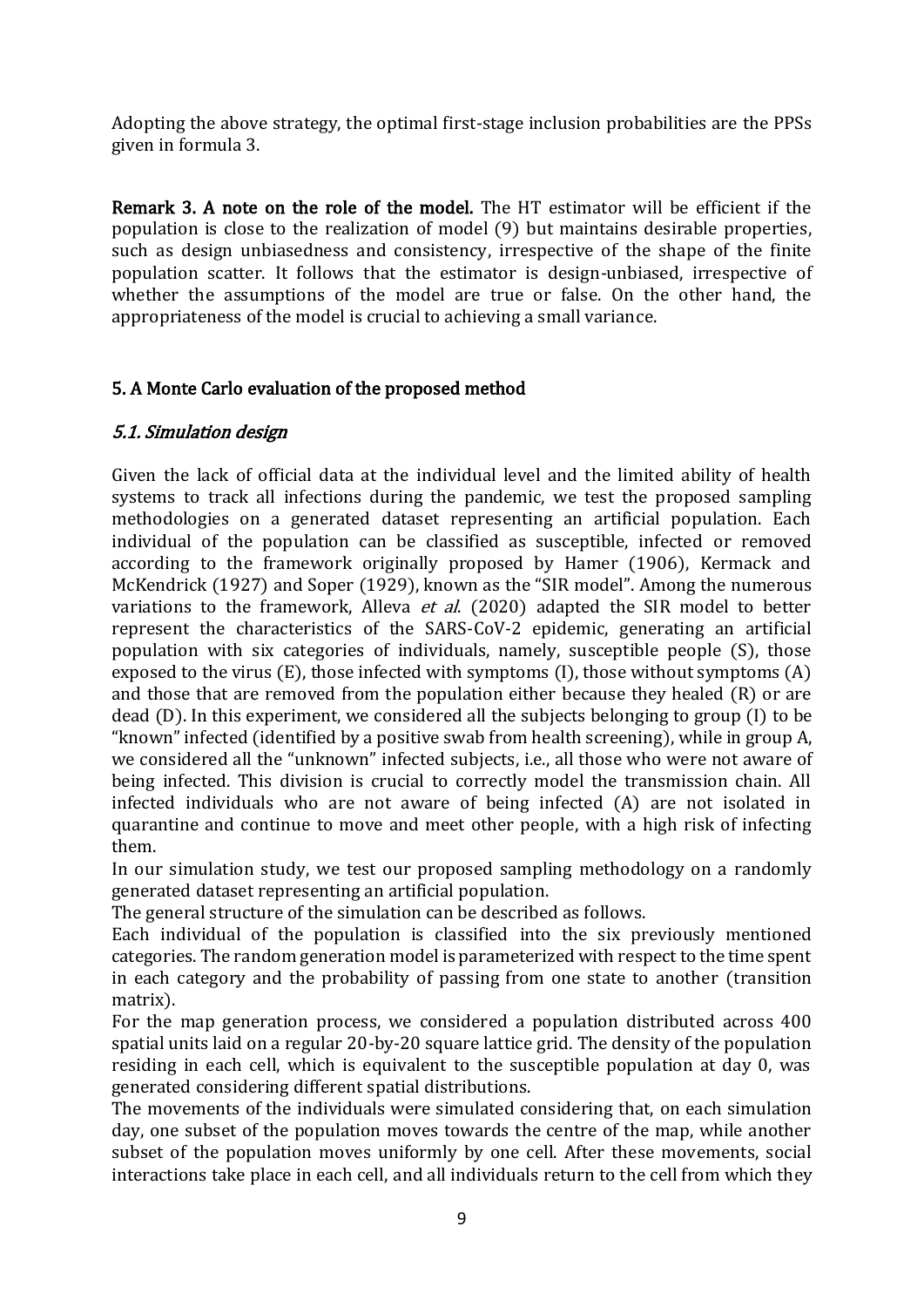originated (i.e., residence). Every day, contagion is simulated to happen during the meeting of individuals in the various movements. The number of meetings in each cell and the number of people involved in the movements are also randomly determined.

Epidemic curves are simulated with the mechanism of mobility and social interaction divided into two phases: in the first four weeks (Phase 1), the interaction corresponds to a situation of normality, while in the following six weeks (Phase 2), a state of lockdown was simulated.

To measure the impact of the spatial correlation of the susceptible population and mobility during the various phases, we calculated the Moran index for each day of the known (I) and total infected  $(I+A)$  populations. The impact on the spatial correlation of the infected due to the mechanisms of mobility and social interactions is far greater than that induced by the geographical distribution of the population.





Going into more detail, the random generation process is fundamentally parameterized by the time spent in each category and by the probability of passing from one state to another. In particular, following evidence of COVID-19 diffusion, we assume that each individual remains in the exposed state (E) for 5 days after infection, while the state of infection with symptoms (I) and without symptoms (A) has a maximum duration of 14 days. Regarding the probabilities of switching between categories, we assume that an individual in the exposed state (E) has a probability of 0.25 of passing to the infected with symptoms (I) state and a probability of 0.75 of becoming infected without symptoms (A). After the infection period, the probability of dying for an individual with symptoms (I) is 0.15 (death rate case), while all the other infected individuals pass to the removed state (R). The full transition matrix is reported in Table 1. The probability of an individual being infected (i.e., the probability of passing from a susceptible state (S) to exposed (E) state) is not explicitly derived but depends on mobility and social interactions. All the chosen values can obviously be parametrized differently, but our choices seem realistic in view of reproducing the dynamics of the SARS-CoV-2 pandemic, as manifested in the various waves in 2020 and 2021.

Table 1: Transition matrix.

|   | F. | $\mathbf{I}$ |             |          |      |
|---|----|--------------|-------------|----------|------|
| E |    |              | $0.25$ 0.75 | $\Omega$ |      |
|   |    | $\mathbf{0}$ | $\Omega$    | 0.85     | 0.15 |
|   |    |              |             |          |      |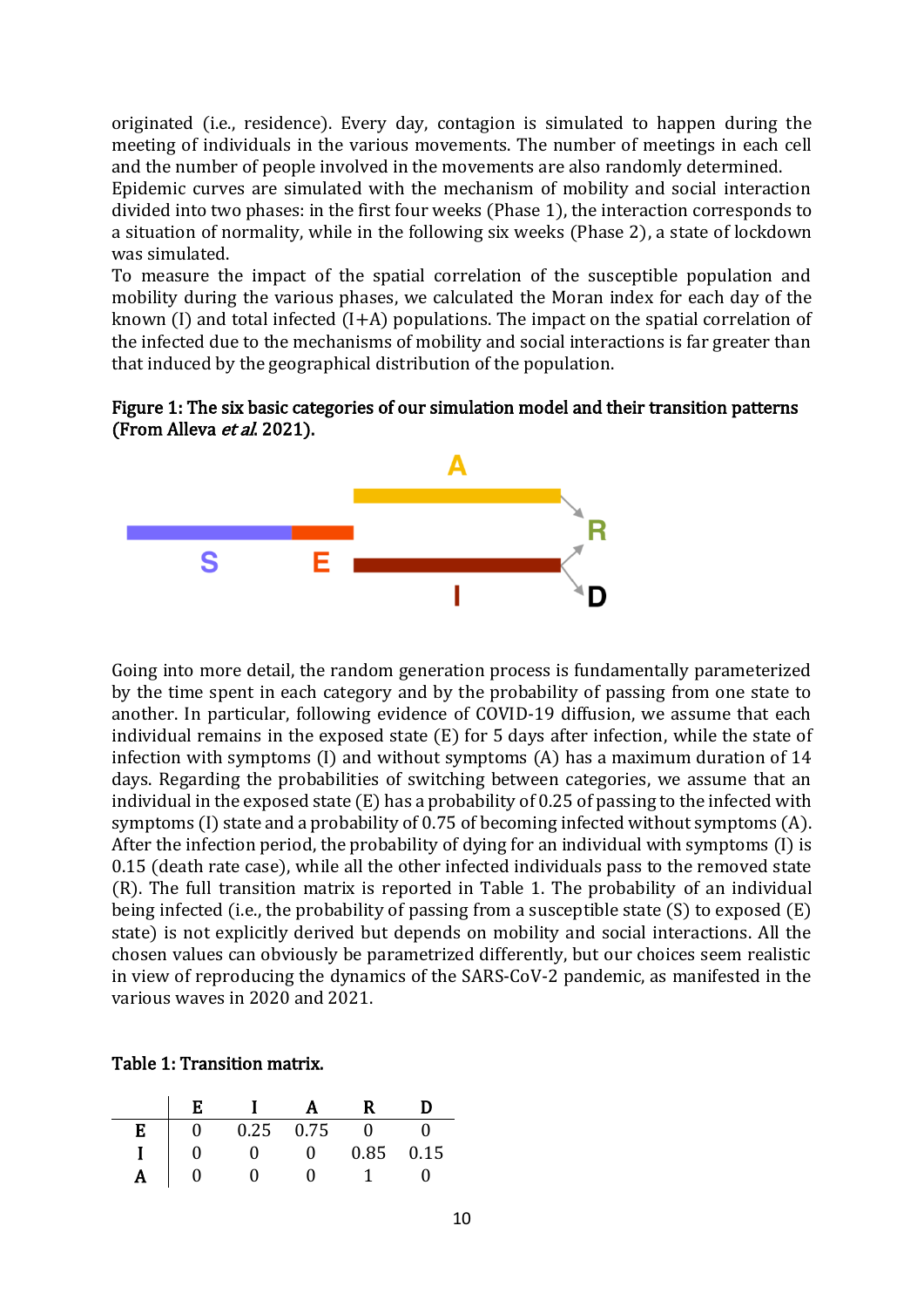| $\begin{tabular}{c cccccc} R & 0 & 0 & 0 & 1 & 0 \\ D & 0 & 0 & 0 & 0 & 1 \\ \end{tabular}$ |  |  |
|---------------------------------------------------------------------------------------------|--|--|
|                                                                                             |  |  |

Note: the probability of passing from state S to state E depends on mobility and social interactions.

For the map generation process, we considered a population distributed across 400 spatial units laid on a regular 20-by-20 square lattice grid. The structure of the map is intentionally generic: in fact, it can represent both a city divided into neighbourhoods and a small region divided into several cities. The density of the population residing in each cell, which is equivalent to the susceptible population at day 0, was generated considering different spatial distributions. In particular, we generated 20,000 individuals distributed with a spatial autocorrelation parameter ( $\rho$ ) equal to 0.3, 0.5 or 0.7 (as reported in Figure 2) to reproduce different patterns of spatial agglomeration in urban situations (Xu *et al.*, 2010). The experiment was also carried out with very high spatial autocorrelation (0.9) and, alternatively, with no spatial autocorrelation, but these results are omitted for brevity because they represent extreme cases very rarely found in practical instances.





The movements of the individuals were simulated as follows: for each simulation day, one subset of the population  $(m_1)$  moves towards the centre of the map, while another subset  $(m_2)$  of the population moves uniformly by one cell. After these movements, social interactions take place in each cell, and all individuals return to the cell from which they originated (i.e., residence). We built this simulation by considering the movements of individuals who go daily to the city centre or central business district (CBD) (the four central cells of the map are considered the points of attraction) for work or leisure. On a higher geographical level, the map could also represent a small region where the inhabitants of the smaller cities frequently commute to the larger towns.

Every day, contagion is simulated to happen during the meeting of individuals and during their various movements in the geographical space. A number  $i_m$  of susceptible people are considered newly infected people (and they are moved then into *exposed state* E) if at least one asymptomatic or exposed person is present in the meeting. The number of meetings in each cell is determined by a random number drawn from a Poisson distribution with a parameter, say,  $c_n$ , while the number of people involved in the movements is also a Poisson number but characterised by a different parameter,  $c_p$ . Epidemic curves are simulated with the mobility and social interaction mechanism and divided into two phases: in the first four weeks (Phase 1), the interaction corresponds to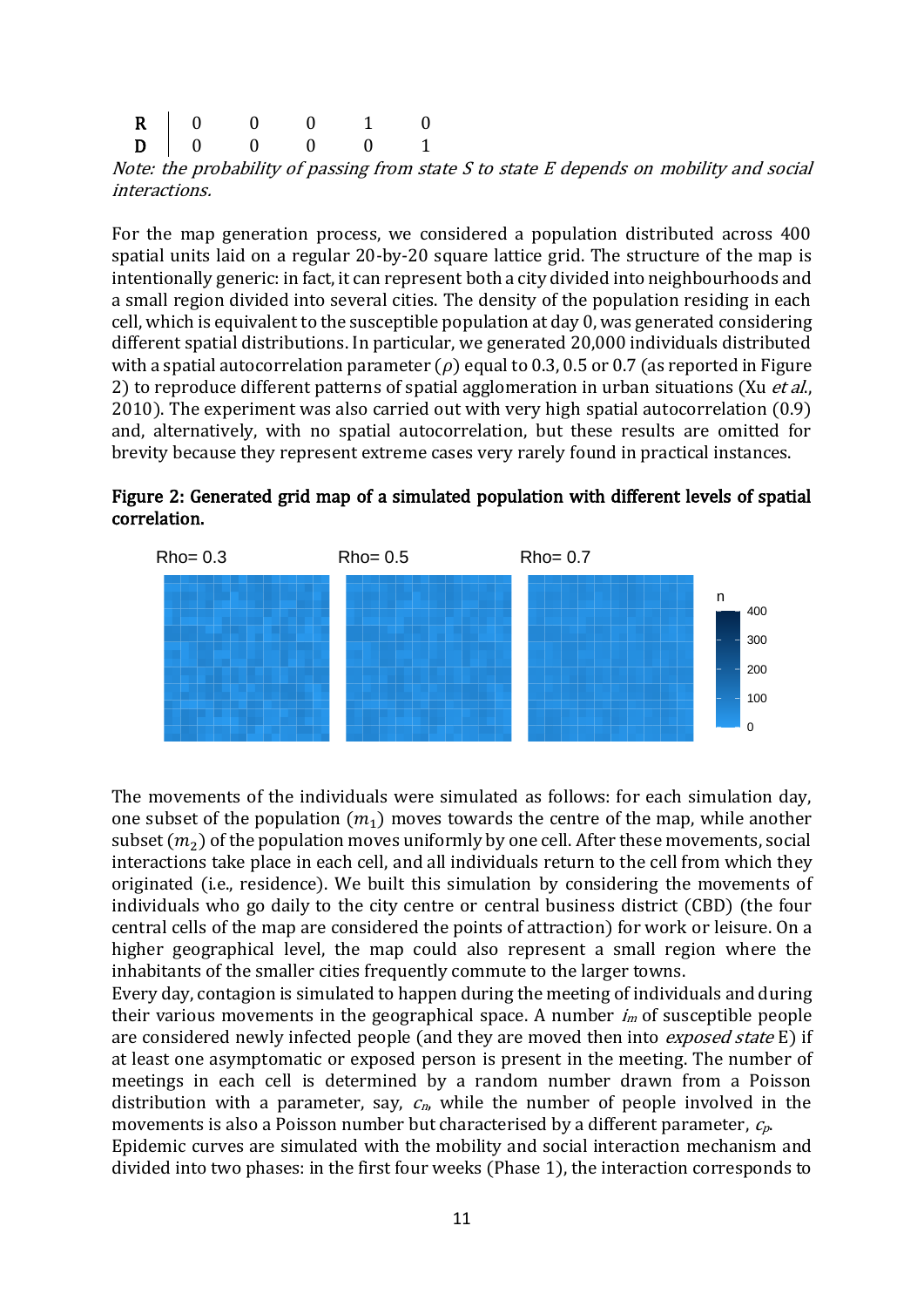a situation of normality, while in the following six weeks (Phase 2), a state of lockdown was simulated. The parameters for each phase are reported in Table 2.

|                | Phase 1 | Phase 2 |
|----------------|---------|---------|
| Duration       | 4 weeks | 6 weeks |
| m <sub>1</sub> | 10%     | $1\%$   |
| m <sub>2</sub> | 5%      | 0%      |
| C <sub>n</sub> | 5       | 2       |
| $c_p$          | 5       | 3       |
| i<br>m         |         |         |

Table 2: Simulation parameters for each phase.

All the procedures described so far have led to the generation of various epidemic curves. The result of a single run of the simulation is reported in Figure 3 as an example. The trend of the various categories of the model roughly corresponds to what has been observed in reality in the different Italian regions affected by the SARS CoV-2 pandemic during 2020.

### Figure 3: Epidemic curves for maps with different levels of autocorrelation



To measure the impact of the spatial correlation of the susceptible population and mobility during the various phases, we calculated the Moran index (Moran, 1950) for each day of both the known infected (I) and the total infected  $(I + A)$  populations. Figure 4 shows that the impact of the infected on the spatial correlation due to the mechanisms of mobility and social interactions is far greater than that induced by the geographical distribution of the population. Indeed, the spatial correlation in the different maps follows the same trend: in the first phase (when the outbreaks are still limited), the spatial correlation increases; then, the epidemic spreads throughout the map up to the epidemic peak moment when the spatial correlation reaches a minimum. Once the plateau phase of the infected curve is reached (day 29), lockdown policies imply that in areas of lower incidence, the total number of infected people decreases faster, thus producing a new increase in spatial correlation.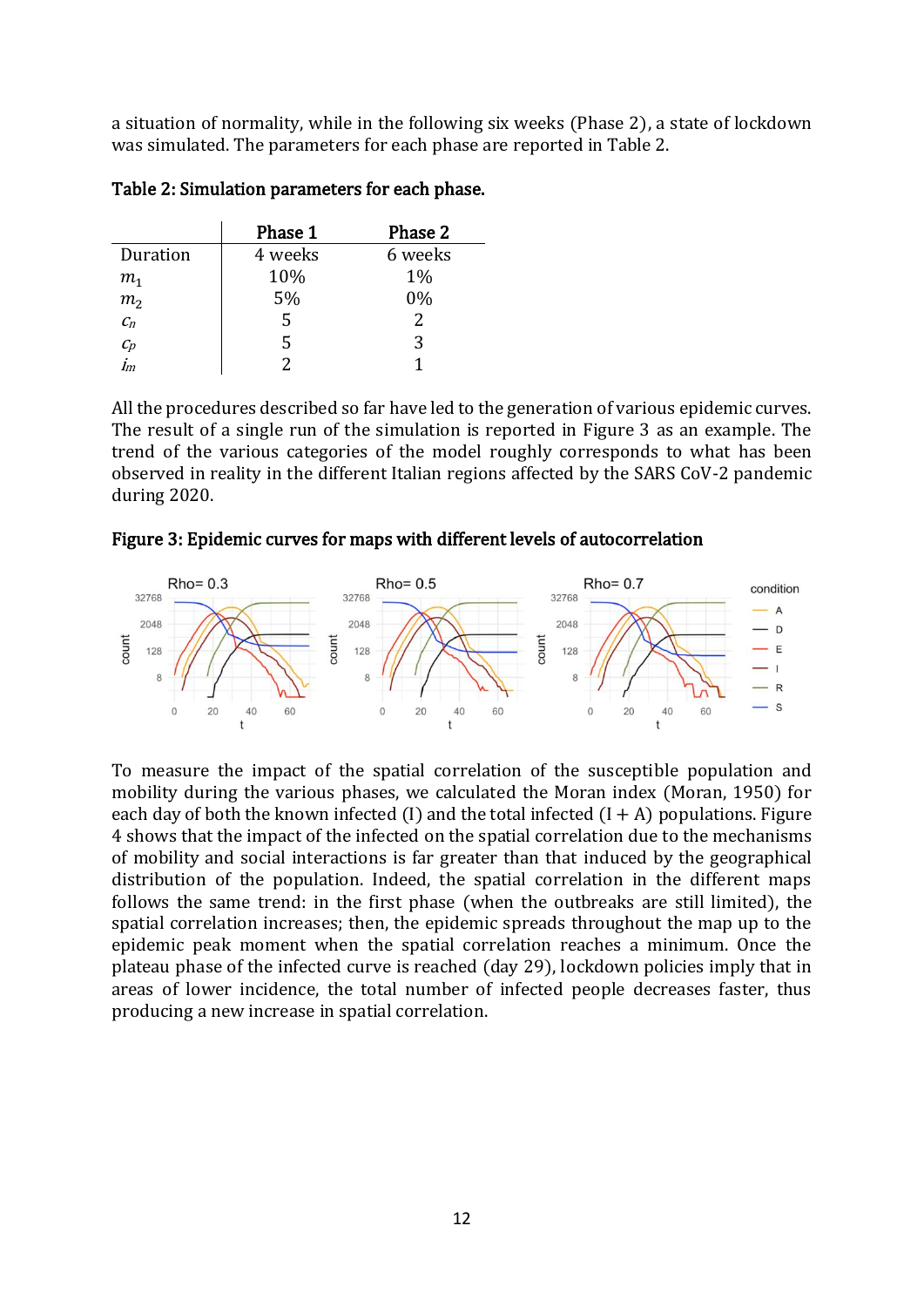# Figure 4: Evolution of Moran's I spatial correlation coefficient over time for the known infected (I) and the total infected (I+A) populations



#### 5.2 Simulation results

In this section, we present the main results of the sampling simulations. Using the artificial population generated as described in the previous section, we simulate a sample survey in three moments of time, namely, at day 15 (during the ascending phase of the epidemic), at day 29 (at the peak) and at day 43 (during the descending phase in lockdown). For each combination of the parameters of the simulation, we repeated the Monte Carlo simulation for 50,000 runs to ensure the convergence of the sampling methods.

In particular, to measure the speed of the convergence of the different methods, we compare the entropy of each sampling design (Tillé, 2020), defined as follows:

$$
I(p) = -\sum_{s \subset U} p(s) \log p(s)
$$

where *s* is a subset of the population,  $s \subset U$ ,  $\mathcal{S} = \{ s \mid s \subset U \}$  represents the set of all possible subsets and  $Pr(S = s) = p(s)$  for all  $s \in U$ . We assumed that the undetermined point 0 log 0 can be set to 0.

In Table 3, we present the relative entropy attained for each of the methods considered compared with that of the proportional sample design  $(I(p)_{ln})$  for only the first stage. We sampled 80 cells in each of the three topical moments (namely, days 15, 29 and 43) and for each map characterized by different levels of spatial correlation ( $\rho = 0.3, 0.5,$  and 0.7) using the five methods: a) the fixed size probability proportional to size (FPPS), b) the local pivotal (LP) method, c) the local cube balanced by the verified infected (LCBV), d) the local cube balanced on the geography of the phenomenon (LCBG) and e) the local cube balanced by the verified infected and on the geography of the phenomenon (LCBVG). The results reported in Table 3 show that for high spatial autocorrelation values, the entropy of the spatial methods is high.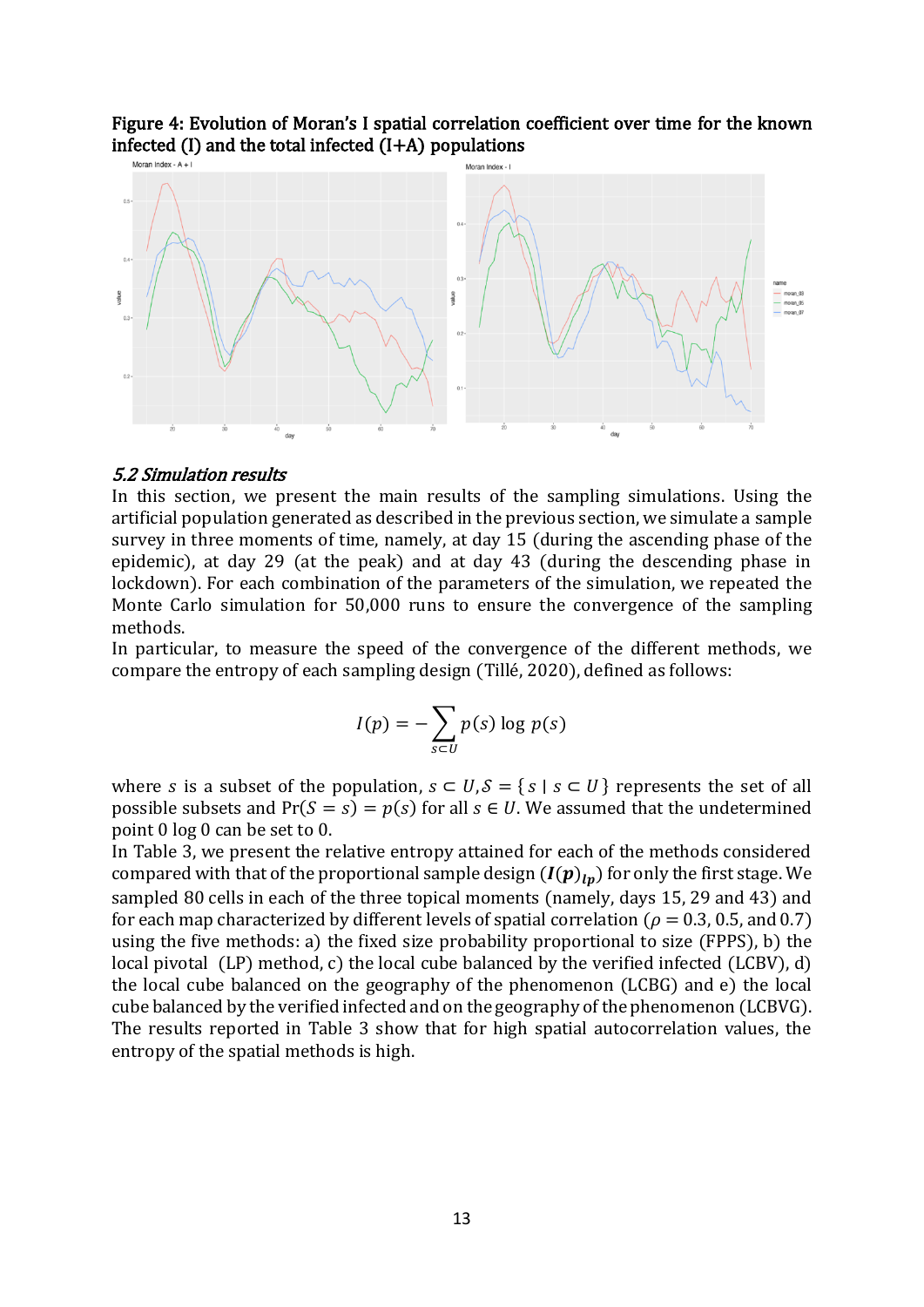| Day $\rho$ |        |      | $I(p)_{FPPS}/I(p)_{LP}$ $I(p)_{FPPS}/I(p)_{LCBV}$ $I(p)_{FPPS}/I(p)_{LCBG}$ |      | $I(p)_{FPPS}$<br>/ $I(\boldsymbol{p})_{\text{\text{\textup{LCBVG}}}}$ |
|------------|--------|------|-----------------------------------------------------------------------------|------|-----------------------------------------------------------------------|
|            | 15 0.3 | 0.47 | 0.33                                                                        | 0.40 | 0.50                                                                  |
|            | 15 0.5 | 1.14 | 0.61                                                                        | 1.18 | 1.16                                                                  |
| 15 0.7     |        | 1.26 | 0.78                                                                        | 1.30 | 1.27                                                                  |
| 29 0.3     |        | 0.54 | 0.85                                                                        | 0.60 | 0.70                                                                  |
| 29 0.5     |        | 0.94 | 0.67                                                                        | 0.92 | 1.09                                                                  |
| 29 0.7     |        | 1.31 | 0.86                                                                        | 1.32 | 1.39                                                                  |
| 43 0.3     |        | 0.41 | 0.86                                                                        | 0.57 | 0.47                                                                  |
| 43 0.5     |        | 0.96 | 0.68                                                                        | 0.99 | 1.00                                                                  |
| 43 0.7     |        | 1.29 | 0.83                                                                        | 1.30 | 1.30                                                                  |

Table 3: Relative entropy of the sampling design.

Furthermore, we simulated second-stage sampling with a Monte Carlo experiment for different sample cells (20, 40, 80 and 160) with different numbers of people sampled in each cell (1, 3, 5 and 7) on different days (days 15, 29 and 43). For simplicity, in Table 4, we report the results for day 15 (3 people for 80 cells) and display the true value, the estimate obtained as the mean of the simulations, the relative bias expressed in absolute terms (RAB) and the standard error (SE). The results of the simulations obtained using other parameter combinations are not reported because they do not add any further insight and are comparable to those presented here<sup>1</sup>. We can observe that, as expected, all the sampling methods considered produce unbiased estimates. Furthermore, all the methods show consistency, although with very different convergence speeds. All the spatial methods obtained a significantly lower standard error (SE) than proportional sampling. The local cube balanced for the verified infected (LCBV) method displays the lowest error for all spatial autocorrelation values.

<sup>&</sup>lt;sup>1</sup> These results are available from the authors upon request.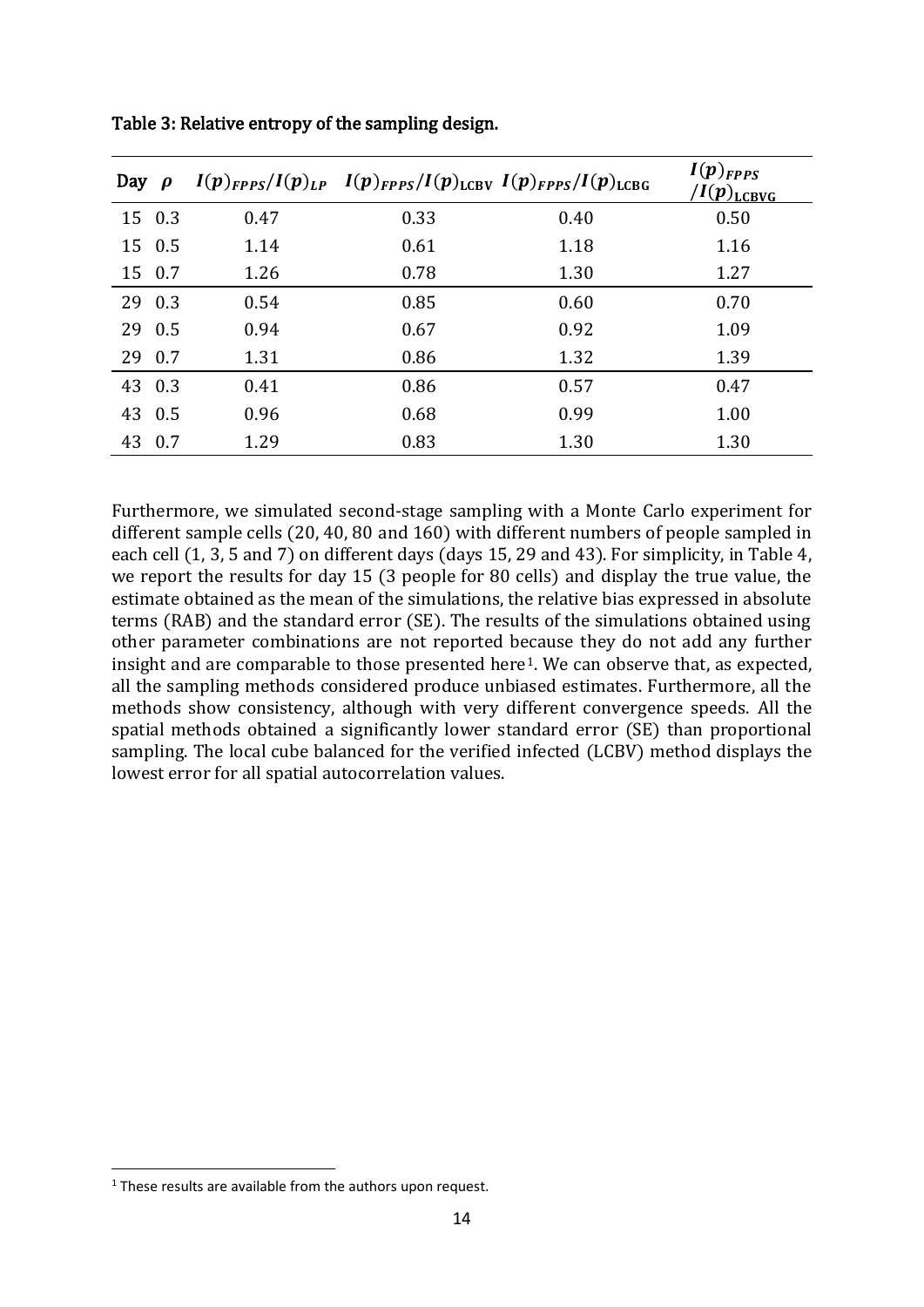| Rho | Sampling method | <b>True</b><br>value | <b>Estimate</b> | <b>RAB</b> | <b>SE</b> |
|-----|-----------------|----------------------|-----------------|------------|-----------|
| 0.3 | <b>FPPS</b>     | 1,124                | 1,150           | 0.0222     | 0.36      |
| 0.3 | LP              | 1,124                | 1,122           | 0.0021     | 0.32      |
| 0.3 | <b>LCBV</b>     | 1,124                | 1,125           | 0.0009     | 0.24      |
| 0.3 | <b>LCBG</b>     | 1,124                | 1,123           | 0.0009     | 0.32      |
| 0.3 | <b>LCBVG</b>    | 1,124                | 1,125           | 0.0011     | 0.31      |
| 0.5 | <b>FPPS</b>     | 1,035                | 1,048           | 0.0125     | 0.37      |
| 0.5 | LP              | 1,035                | 1,035           | 0.0001     | 0.34      |
| 0.5 | <b>LCBV</b>     | 1,035                | 1,034           | 0.0006     | 0.25      |
| 0.5 | <b>LCBG</b>     | 1,035                | 1,037           | 0.0015     | 0.34      |
| 0.5 | <b>LCBVG</b>    | 1,035                | 1,028           | 0.0071     | 0.32      |
| 0.7 | <b>FPPS</b>     | 1,194                | 1,200           | 0.0052     | 0.34      |
| 0.7 | LP              | 1,194                | 1,192           | 0.0020     | 0.30      |
| 0.7 | <b>LCBV</b>     | 1,194                | 1,190           | 0.0034     | 0.21      |
| 0.7 | <b>LCBG</b>     | 1,194                | 1,188           | 0.0051     | 0.30      |
| 0.7 | <b>LCBVG</b>    | 1,194                | 1,193           | 0.0006     | 0.29      |

Table 4: Simulation results for day 15 (3 people – 80 cells).

Complementing the results reported in Table 4, Table 5 compares the standard error (SE) observed in three different epidemic moments: during the ascending phase, at the peak and during the descending phase under the action of the lockdown containment measures. Again, local cube balanced for the verified infected (LCBV) continues to outperform all other methods. These results are in accordance with those obtained in previous simulation studies (Grafström et al., 2013).

| Day          | 15 | 29  | 43                                                                                               | 15 29 | 43 | 15 | -29 | -43 |
|--------------|----|-----|--------------------------------------------------------------------------------------------------|-------|----|----|-----|-----|
| Rho          |    | 0.3 |                                                                                                  | 0.5   |    |    | 0.7 |     |
| <b>LCBV</b>  |    |     | $\begin{array}{cccc c} 0.24 & 0.55 & 0.38 & 0.25 & 0.58 & 0.42 & 0.21 & 0.48 & 0.36 \end{array}$ |       |    |    |     |     |
| <b>LCBVG</b> |    |     | $0.31$ $0.60$ $0.41$ $0.32$ $0.67$ $0.46$ $0.29$ $0.58$ $0.40$                                   |       |    |    |     |     |
| <b>LCBG</b>  |    |     | $0.32$ $0.63$ $0.42$ $0.34$ $0.68$ $0.47$ $0.30$ $0.60$ $0.42$                                   |       |    |    |     |     |
| <b>LP</b>    |    |     | $0.32$ $0.63$ $0.42$ $0.34$ $0.68$ $0.47$ $0.30$ $0.60$ $0.42$                                   |       |    |    |     |     |
| <b>FPPS</b>  |    |     | $0.36$ $0.67$ $0.45$ $0.37$ $0.72$ $0.50$ $0.34$ $0.65$ $0.44$                                   |       |    |    |     |     |

Table 5: Simulation results for day 15 (3 people – 80 cells).

The reason why the local cube balanced for the verified infected (LCBV) method performs the best can be ascribed to the fact that the known infected (I) are distributed in the geographical space similarly to the total infected  $(A + I)$ , as suggested by the comparison of the Moran index of the two variables shown in Figure 4.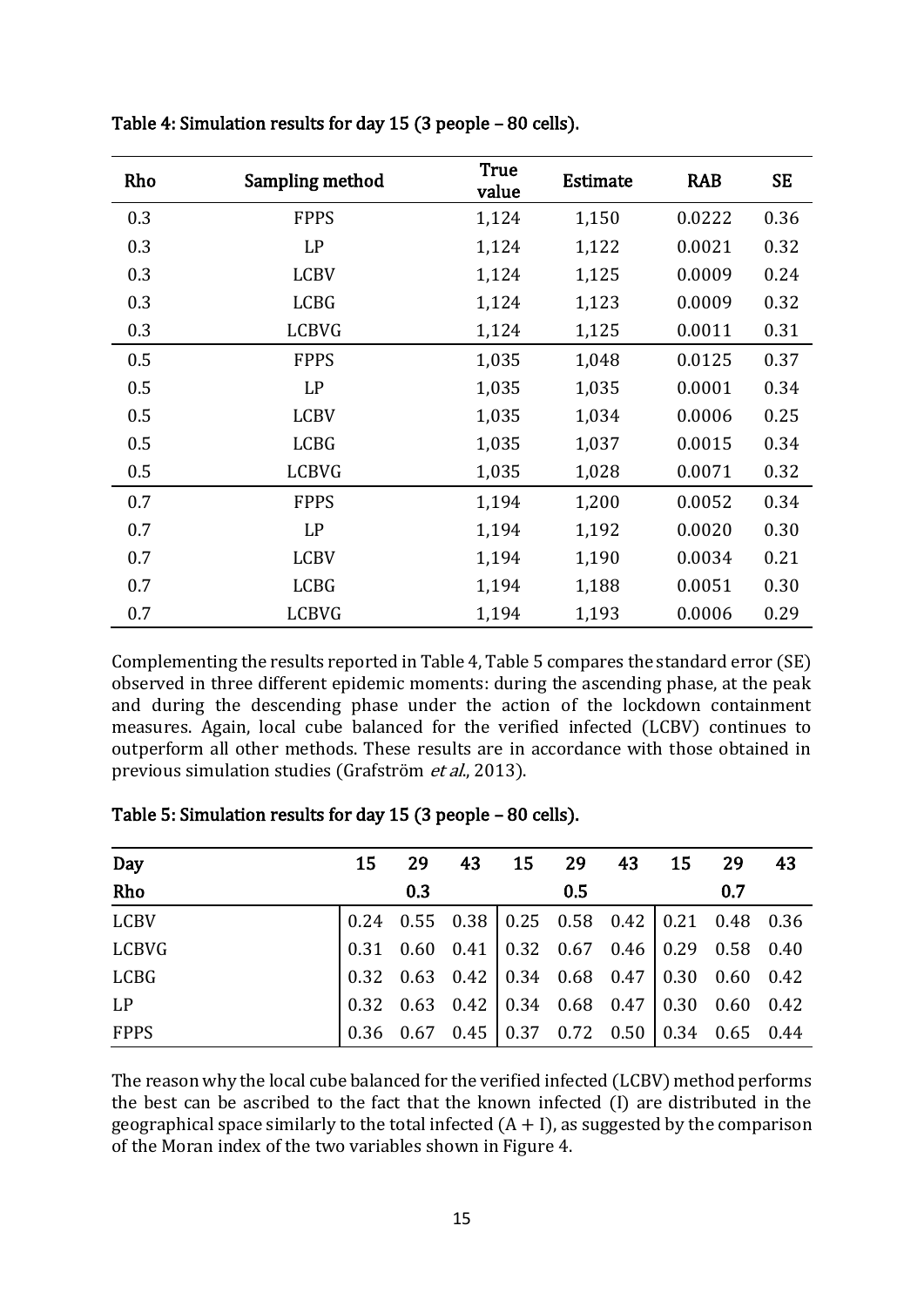It is important to further remark that the epidemic simulation assumes that the asymptomatic ratio (i.e., the ratio between the known (I) and unknown (A) infected) is constant over space. Although sometimes empirically grounded (Nishura et al., 2020; CDC, 2020; WHO, 2020; World Economic Forum, 2020), this assumption may be too strong in some cases and may not properly represent what happens in reality. Indeed, health screening capacities of areas are often different, which makes data from different health systems less comparable. For this reason, to simulate a heterogeneous screening system in space, we divide the original map into 4 squared macroregions with different abilities to find infected individuals. Heterogeneity can then be induced by assuming different values of the asymptomatic ratio in the four quadrants. In the first (top-right) and third (bottom-left) quadrants, we reduced the number of known infected by 80%, while in the second (top-left) and fourth (bottom-right) quadrants, we reduced the number of unknown infected (A) by 80% and 50%, respectively. In Table 6, we compare the performances of the various sampling methods on day 29 in the map characterized by  $\rho = 0.3$ .

| Screening     | Sampling method | <b>True</b><br>value | estimate | <b>RAB</b> | <b>SE</b> |
|---------------|-----------------|----------------------|----------|------------|-----------|
| Homogeneous   | <b>LCBV</b>     | 13,006               | 13,014   | 0.0007     | 0.047     |
| Homogeneous   | <b>LCVG</b>     | 13,006               | 12,980   | 0.0020     | 0.053     |
| Homogeneous   | <b>LCBVG</b>    | 13,006               | 13,006   | 0.0000     | 0.052     |
| Heterogeneous | <b>LCBV</b>     | 13,006               | 12,982   | 0.0019     | 0.054     |
| Heterogeneous | <b>LCVG</b>     | 13,006               | 12,976   | 0.0023     | 0.054     |
| Heterogeneous | <b>LCBVG</b>    | 13,006               | 13,041   | 0.0027     | 0.052     |

Table 6: Simulation results for day 15 (3 people – 80 cells).

Adding the heterogeneity, we note that the method that balances for both space and known infected is more robust and performs better than the method that does not consider space and balances only with the number of known infected people. Considering that, in practical instances, the relationship between known and unknown infected cannot be known a priori, a method that also balances for space may be preferable to implement.

### 6. Conclusions and research priorities

.

Understanding the mechanism of space propagation is fundamental for the evaluation of the spread of the epidemic underway. This is a complex objective that must consider a plurality of aspects. Indeed, the uncertainty of the intensity of the spatial distribution of contagions (and the related risks to the health of the population) depends mainly on the specificity of the syndrome and the fragility of the exposed population. It also depends on the capacity of the health care system and the containment measures introduced and, furthermore, on the behaviour of people in terms of respect for the rules and propensity for mobility. A more or less advanced state of data collection systems represents a further element of uncertainty.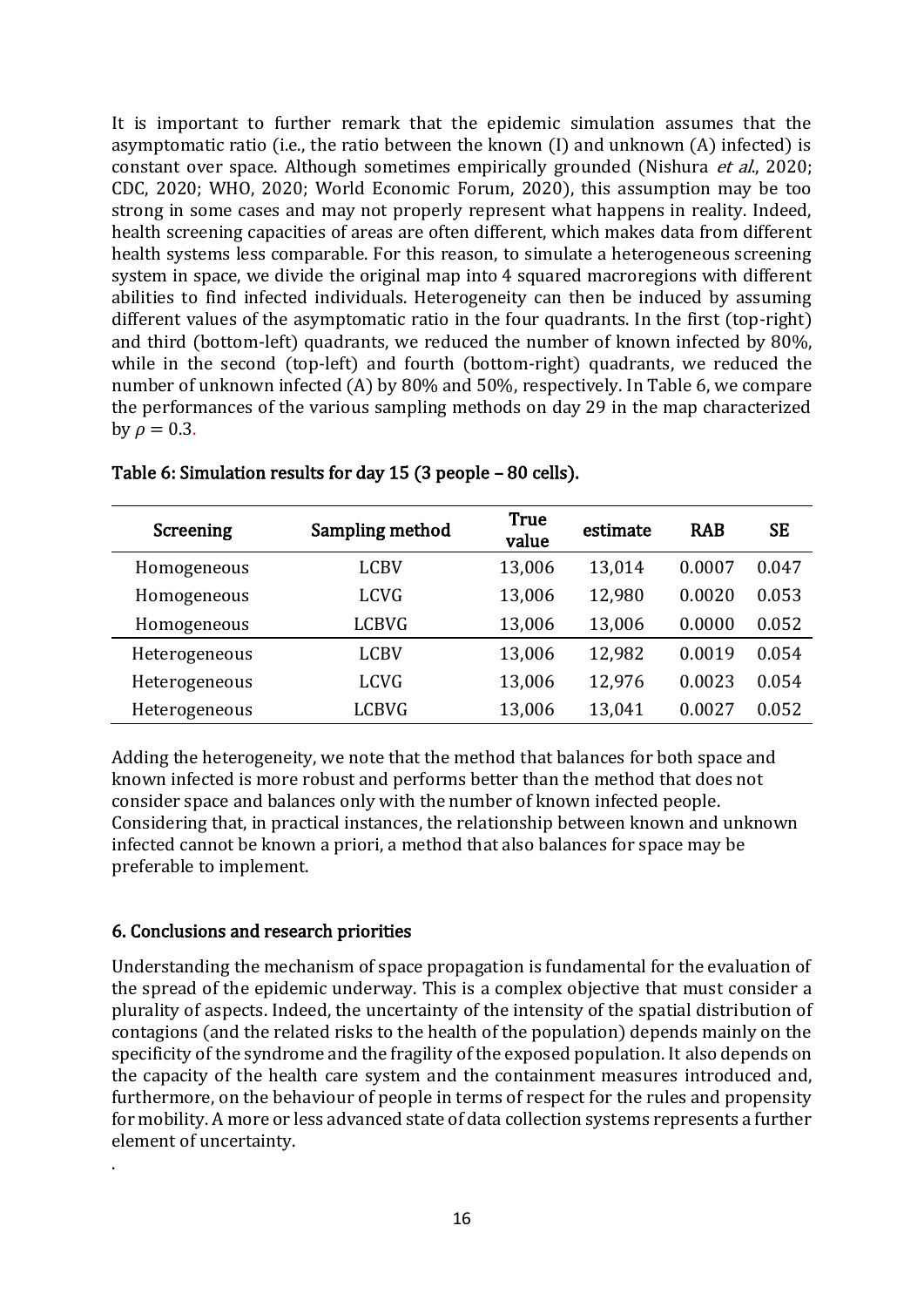The aim of this paper is to improve the current practice in epidemic data collection by introducing a sampling design that exploits the intrinsic peculiarity of data being positively spatially correlated. The main attribute of this method is that it achieves a higher efficiency than both the benchmarking case of a simple random sample and the method of our previous proposal (Alleva *et al.*, 2020).

Thanks to a systematic simulation study, the theoretical properties of the estimators that can be obtained, as proved analytically in the appendices, are confirmed, and the advantages of introducing the spatial dimension appear to be highly significant. The results obtained encourage us to extend the research in several directions.

Some developments represent a natural extension of the present proposal. In fact, the focus is on the selection of sample units in the first stage. Future developments could also concern the introduction of capture-recapture methods for the second stage. In addition, our simulation studies could be extended by adding more information, such as age, sex, professional condition and other useful characteristics, to balance the sample, thus further improving the efficiency of the estimates. The map structure, population density and mobility schemes could also be introduced to represent different types of urban contexts or regional settlement distributions to tailor the design to different real cases.

Other possible future developments may concern the adaptation of the proposed method for the selection of sample units on which to administer diagnostic tests to trace the diffusion of the virus. One good example is the tracing of the variants of COVID-19 observed in 2020, with a specific focus on their diffusion in a territory.

Finally, the sampling procedure can be adapted to be used as a guide for poststratification to rebalance the data already collected and obtain more reliable estimates of the phenomenon under study.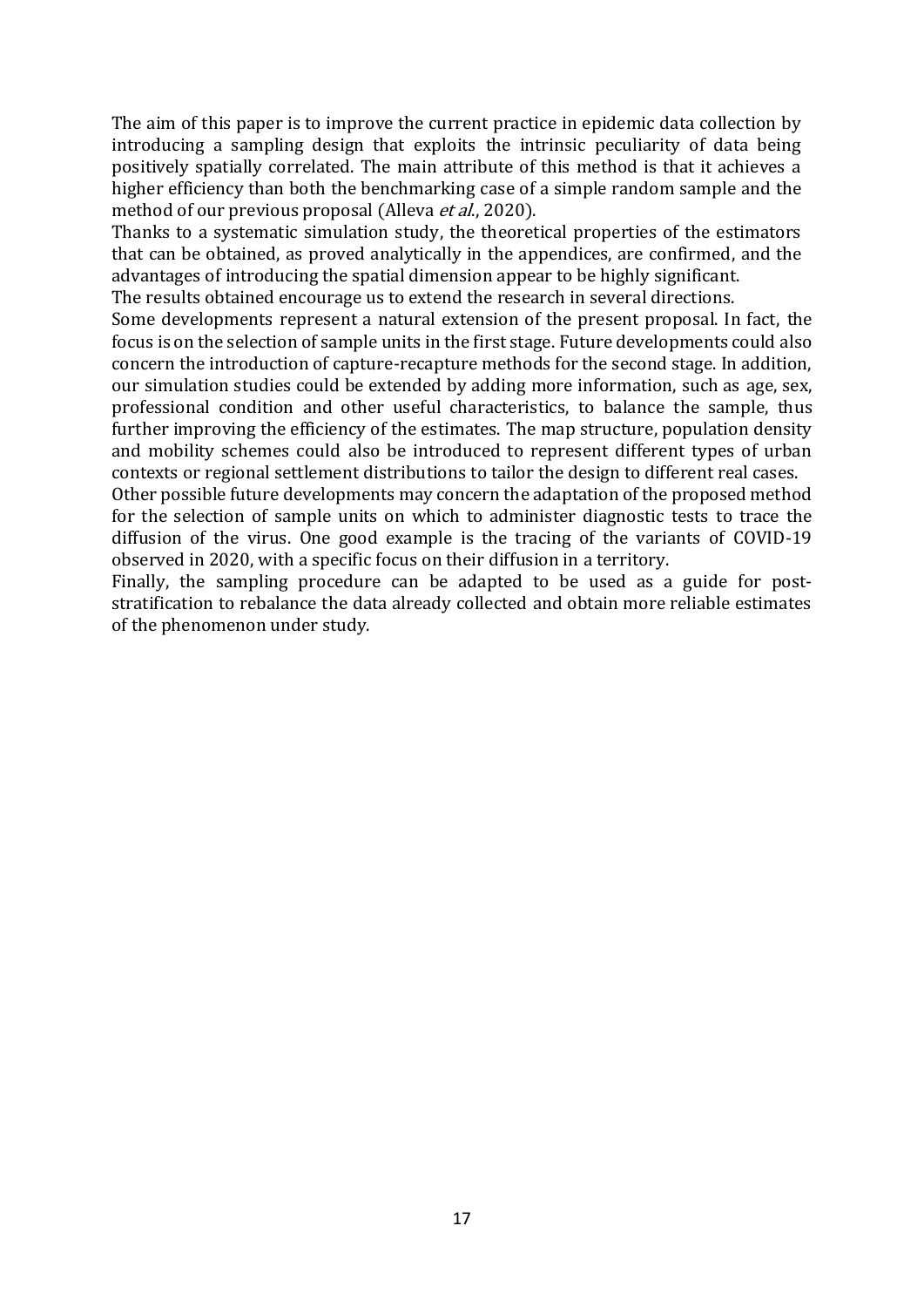#### **REFERENCES**

Aguilar, J. B., J. S. Faust, L. M. Westafer and J. B. Gutierrez. 2020. Investigating the Impact of Asymptomatic Carriers on COVID-19, medXiv, doi: <https://doi.org/10.1101/2020.03.18.20037994> .

Alleva, G., Arbia, G., Falorsi, P. D., & Zuliani, A. (2020). A sample approach to the estimation of the critical parameters of the SARS-CoV-2 epidemics: an operational design with a focus on the Italian health system. arXiv preprint arXiv:2004.06068.

Alleva G., Falorsi P. D., Petrarca F., Righi F. (2021), Measuring The Accuracy Of Aggregates Computed From A Statistical Register, Journal of Official Statistics. To be published.

Arbia, G. (1993) The use of GIS in spatial surveys", *International Statistical Review*, 61, 2, 1993, 339-359.

Arbia, G. (2020) A Note on Early Epidemiological Analysis of Coronavirus Disease 2019 Outbreak using Crowdsourced Data, [arXiv:2003.06207](https://arxiv.org/abs/2003.06207) .

Arbia, G. Lafratta G., (2002) Spatial sampling designs optimized under anisotropic superpopulation models, *Journal of the Royal Statistical Society series*  $c$  *- Applied Statistics*, 51, 2, 223-234,

Arbia, G. Lafratta G., Simeoni C. (2007) Spatial Sampling Plans to Monitor the 3-D Spatial Distribution of Extremes in Soil Pollution Surveys, Computational Statistics and Data Analysis, 51 ,8, 4069- 4082.

Banerjee, S., Carlin, B. P. and Gelfand, A. E. (2004) Hierarchical modeling and analysis for spatial data, Chapman & Hall/CRC

Borchers, D. 2009. A non-technical overview of spatially explicit capture–recapture models. Journal of Ornithology, 152, 435–444. https://doi.org/10.1007/s10336-010-0583-z

Brewer K.R.W., Hanif M. (1983) An Introduction to Sampling with Unequal Probabilities. In: Sampling With Unequal Probabilities. Lecture Notes in Statistics, vol 15. Springer, New York, NY. [https://doi.org/10.1007/978-1-4684-9407-5\\_1.](https://doi.org/10.1007/978-1-4684-9407-5_1)

CDC (2020) [https://www.nytimes.com/2020/03/31/health/coronavirus-asymptomatic](https://www.nytimes.com/2020/03/31/health/coronavirus-asymptomatic-transmission.html)[transmission.html](https://www.nytimes.com/2020/03/31/health/coronavirus-asymptomatic-transmission.html)

Chauvet G, Tillé Y. (2006) A fast algorithm of balanced sampling. *Journal of Computational* Statistics 21: 9–31

Chughtai, A. A. and A. A. Malik. (2020). Is Coronavirus disease (COVID-19) case fatality ratio underestimated?. Global Biosecurity, 1(3).

Cliff, A. D., Haggett, P., Ord, J. K. and Verfey, F. R. (1981) Spatial Diffusion: an Historical Geography of Epidemics in an Island Community. Cambridge University Press.

Deville, J.-C. and Tillè, Y. (1998) Unequal probability sampling without replacement through a splitting method, Biometrika, 85, 1, 89-101, DOI: 10.1093/biomet/85.1.89

Deville, J. C., & Tillé, Y. (2004). Efficient balanced sampling: the cube method. *Biometrika*, <sup>91</sup>(4), 893-912.

Deville J. -C. and Tillè Y. (2005). Variance approximation under balanced sampling. *Journal of* Statistical Planning and Inference. Vol. 128. Issue 2, pp. 569-591.

Di Gennaro Splendore, L. (2020) Random testing, quality of data and lack of information: COVID-19. Available at: https://medium.com/data-policy/random-testing-quality-of-dataandlack-of-information-covid-19-a6e09a398d1d

Fattorini, L., Marcheselli, M. Pisani, C. and Pratelli, L. (2020) Design-based consistency of the Horvitz–Thompson estimator under spatial sampling with applications to environmental surveys, Spatial Statistics, 35[, https://doi.org/10.1016/j.spasta.2019.100404.](https://doi.org/10.1016/j.spasta.2019.100404)

Grafström A (2012) Spatially correlated Poisson sampling, Journal of Statistical Planning and Inference 142, 1, 139–147, DOI: 10.1016/j.jspi.2011.07.003

Grafström A (2014) http://www.antongrafstrom.se/balancedsampling/

Grafström A, Lundström NL, Schelin L. Spatially balanced sampling through the pivotal method (2012). Biometrics, 68, 2, 514-20. doi: 10.1111/j.1541-0420.2011.01699.x. Epub 2011 Oct 31. PMID: 22040115.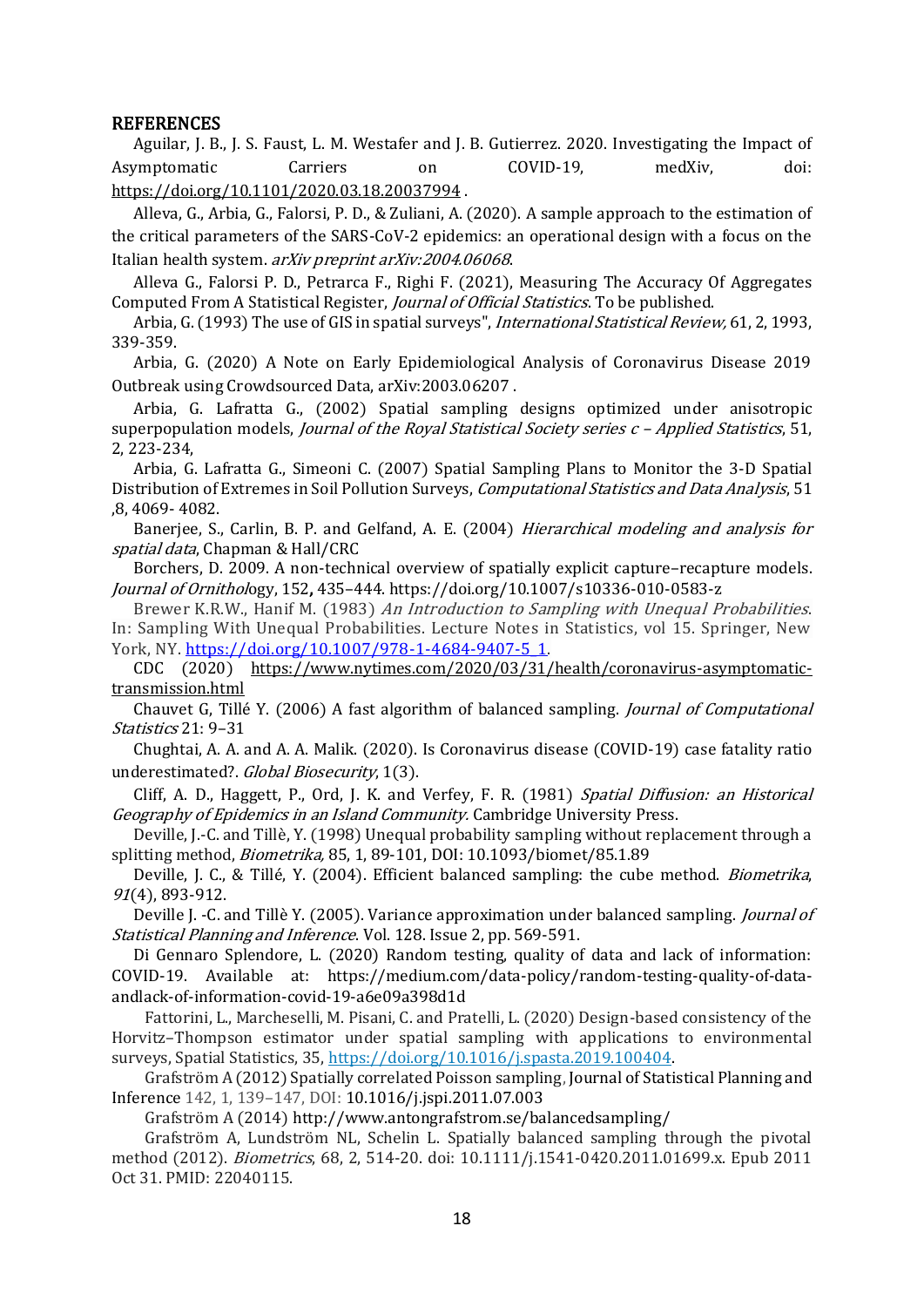Grafström, A. and Tille', Y. (2013). Doubly balanced spatial sampling with spreading and restitution of auxiliary totals". Environmetrics, 24, 120–131.

Hamer W. H. (1906), Epidemic diseases in England, Lancet, 1.

Hedayat, A.S., Rao, C.R. and Stufken, J. (1988) Sampling Plans Excluding Contiguous Units. Journal of Statistical Planning and Inference, 19, 159–170.

Horvitz, D.G. and D.L. Thompson (1952) A generalisation of sampling without replacement from finite-universe. J. Amer. Statist. Assoc., 47,663-685.

Ioannidis, J. (2020), A fiasco in the making? As the coronavirus pandemic takes hold, we are making decisions without reliable data. Available at:

https://www.statnews.com/2020/03/17/afiasco-in-the-making-as-the-coronavirus-pandemic-

takes-hold-we-are-making-decisions-withoutreliable-data/

James H. Wright, John Stufken, (2008) New balanced sampling plans excluding adjacent units, Journal of Statistical Planning and Inference,138, 11, 3326-3335

Jauslin, R and Y. Tillè (2020) Spatial Spread Sampling Using Weakly Associated Vectors, Journal of Agricultural, Biological and Environmental Statistics, 25, 431–451

Kermack, W.O. and McKendrick, A. G. (1927) A contributions to the mathematical theory of epidemics" Proceedings pf the Royal society London, series A, 115, 700-721.

Kiesl, H. (2016). Indirect sampling: a review of theory and recent applications. AStA Wirtschafts-und Sozialstatistisches Archiv, 10(4), 289-303.

Kish, L. (1965). Survey Sampling, Wiley. New York.

Lavallée, P. (2007) *Indirect Sampling*, springer series in statistics.

Lavallée, P., L. P. Rivest. 2012. Capture–Recapture Sampling and Indirect Sampling. Journal of Official Statistics, Vol. 28, No. 1, 2012, pp. 1–27.

Li, R., S. Pei, B. Chen, Y. Song, T. Zhang, W. Yang, J. Shaman. (2020) Substantial undocumented infection facilitates the rapid dissemination of novel coronavirus (SARS-CoV2), Science 16 Mar 2020, eabb3221, DOI: 10.1126/science.abb3221 .

Mandal, B.N., Parsad, R., Gupta, V.K., (2008) Computer-aided construction of balanced sampling plans excluding contiguous units. *Journal of Statistics and Applications*, 3, 67–93.

Matei, A. and Yves Tille´, Y (2005) Evaluation of Variance Approximations and Estimators in Maximum Entropy Sampling with Unequal Probability and Fixed Sample Size, Journal of Official Statistics, 21, 4, 543–570.

Mizumoto, K., K. Kagaya, A., Zarebski and G. Chowell (2020a) Estimating the asymptomatic proportion of coronavirus disease 2019 (COVID-19) cases on board the Diamond Princess cruise ship, Yokohama, Japan, 2020. Euro surveillance : bulletin Europeen sur les maladies transmissibles  $=$  European communicable disease bulletin,  $25(10)$ , 2000180. <https://doi.org/10.2807/1560-7917.ES.2020.25.10.2000180> .

Mizumoto, K., K. Katsushi, A. Zarebski, and Gerardo. (2020b) Estimating the Asymptomatic Proportion of 2019 Novel Coronavirus onboard the Princess Cruises Ship, 2020, medRxiv, .https://doi.org/10.1101/2020.02.20.20025866doi.

Moran, P. A. (1950). Notes on continuous stochastic phenomena. *Biometrika*, 37(1/2), 17-23.

Muller, P. (1998). A qualitative theory of motion based on spatio-temporal primitives. KR, <sup>98</sup>, 131-141.

Müller W. G. (2007) Collecting Spatial Data: Optimum Design of Experiments for Random Fields, Springer-Verlag

Murthy M. N. and V. K. Sethi (1965) Self-Weighting Design at Tabulation Stage Sankhyā: The Indian Journal of Statistics, Series B, 27, 1-2, 201-210.

Narain, R.D. (1951) On sampling without replacement with varying probabilities. J. Ind. Soc. Agril. Statist., 3,169-174.

Nishiura, H., Kobayashi, T. Suzuki, A. Jung, S-M, Hayashi, M. Kinoshita, R, Yang, Y, Yuan, B Akhmetzhanov, A. R. and Linton, N. M. (2020) Estimation of the asymptomatic ratio of novel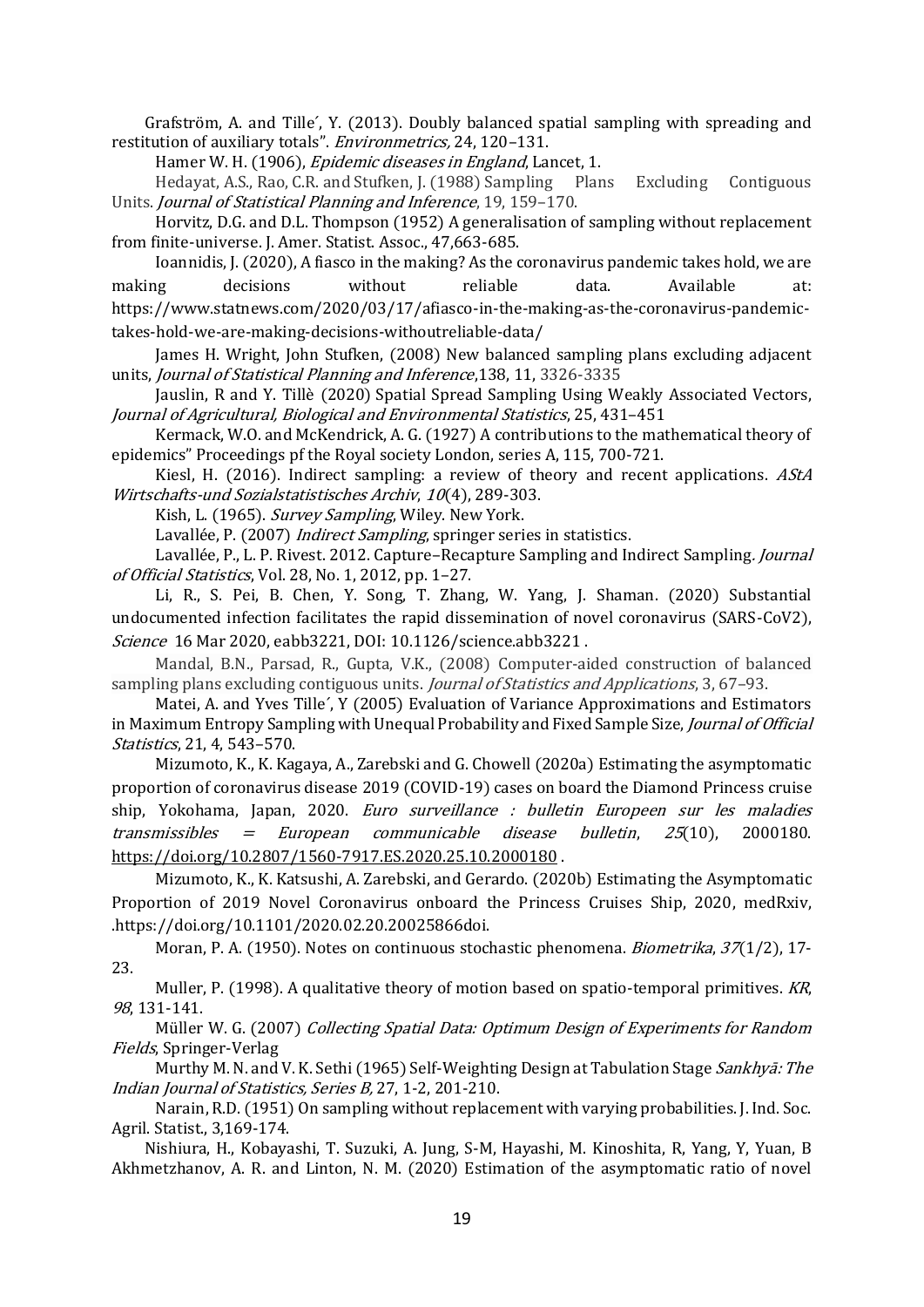coronavirus infections (COVID-19), Journal of Infectious diseases, February 2020, [https://www.ijidonline.com/article/S1201-9712\(20\)30139-9/pdf](https://www.ijidonline.com/article/S1201-9712(20)30139-9/pdf)

Shabenberger, O. and Gotway, C. A. (2005) Statistical Methods for spatial data analysis, Chapmann & Hall/CRC

Soper H. E. (1929), Interpretation of periodicity in disease prevalence, Journal of the Royal Statistical Society, A, 92, 34-73.

Stevens D. L. Jr. and Olsen, A. R. (2004) Spatially Balanced Sampling of Natural Resources, Journal of the American Statistical Association, 99, 465, 262- 278, DOI: 10.1198/016214504000000250

Sudman, S., Sirken, M. G., & Cowan, C. D. (1988). Sampling rare and elusive populations. Science, 240(4855), 991-996.

Thompson, S. K., G. A. F. Steven. 1996. Adaptive sampling, Wiley Blackwell, N-Y.

Tillé, Y. (2020). Sampling and estimation from finite populations. John Wiley & Sons.

Tillé, Y. Dickson, M. M., Espa, G and Giuliani, D. (2018) Measuring the spatial balance of a sample: A new measure based on Moran's I index, Spatial Statistics, 23, 182-192,

Wang, J.-F., Stein, A. ,Gao, B-B and Ge, Y. (2012) A review of spatial sampling, Spatial Statistics, 2, 1-14,

WHO (2020) [https://www.who.int/docs/default-source/coronaviruse/situation](https://www.who.int/docs/default-source/coronaviruse/situation-reports/20200306-sitrep-46-covid-19.pdf?sfvrsn=96b04adf_2)[reports/20200306-sitrep-46-covid-19.pdf?sfvrsn=96b04adf\\_2](https://www.who.int/docs/default-source/coronaviruse/situation-reports/20200306-sitrep-46-covid-19.pdf?sfvrsn=96b04adf_2)

World Economic Forum (2020) [https://www.weforum.org/agenda/2020/03/people-with](https://www.weforum.org/agenda/2020/03/people-with-mild-or-no-symptoms-could-be-spreading-covid-19/)[mild-or-no-symptoms-could-be-spreading-covid-19/](https://www.weforum.org/agenda/2020/03/people-with-mild-or-no-symptoms-could-be-spreading-covid-19/)

Xu, Z., & Harriss, R. (2010). A Spatial and Temporal Autocorrelated Growth Model for City Rank-Size Distribution. Urban Studies, <sup>47</sup>(2), 321-335.

Yelin, I. , Noga Aharony, Einat Shaer-Tamar, Amir Argoetti, Esther Messer, Dina Berenbaum, Einat Shafran, Kuzli, A., N. Gandali, T. Hashimshony, Y. Mandel-Gutfreund, M. Halberthal, Y. Geffen, M. Szwarcwort-Cohen, R. Kishony (2020) Evaluation of COVID-19 RT-qPCR test in multi-sample pools, medRxiv, 27 march, 2020.doi: [https://doi.org/10.1101/2020.03.26.20039438.](https://doi.org/10.1101/2020.03.26.20039438)

Acknowledgements. We are very grateful to Giovanni Espa, Paolo Righi and Maria Michela Dickson for their challenging discussions, careful reading of our paper, and useful suggestions, all of which have helped us improve the quality of our proposal.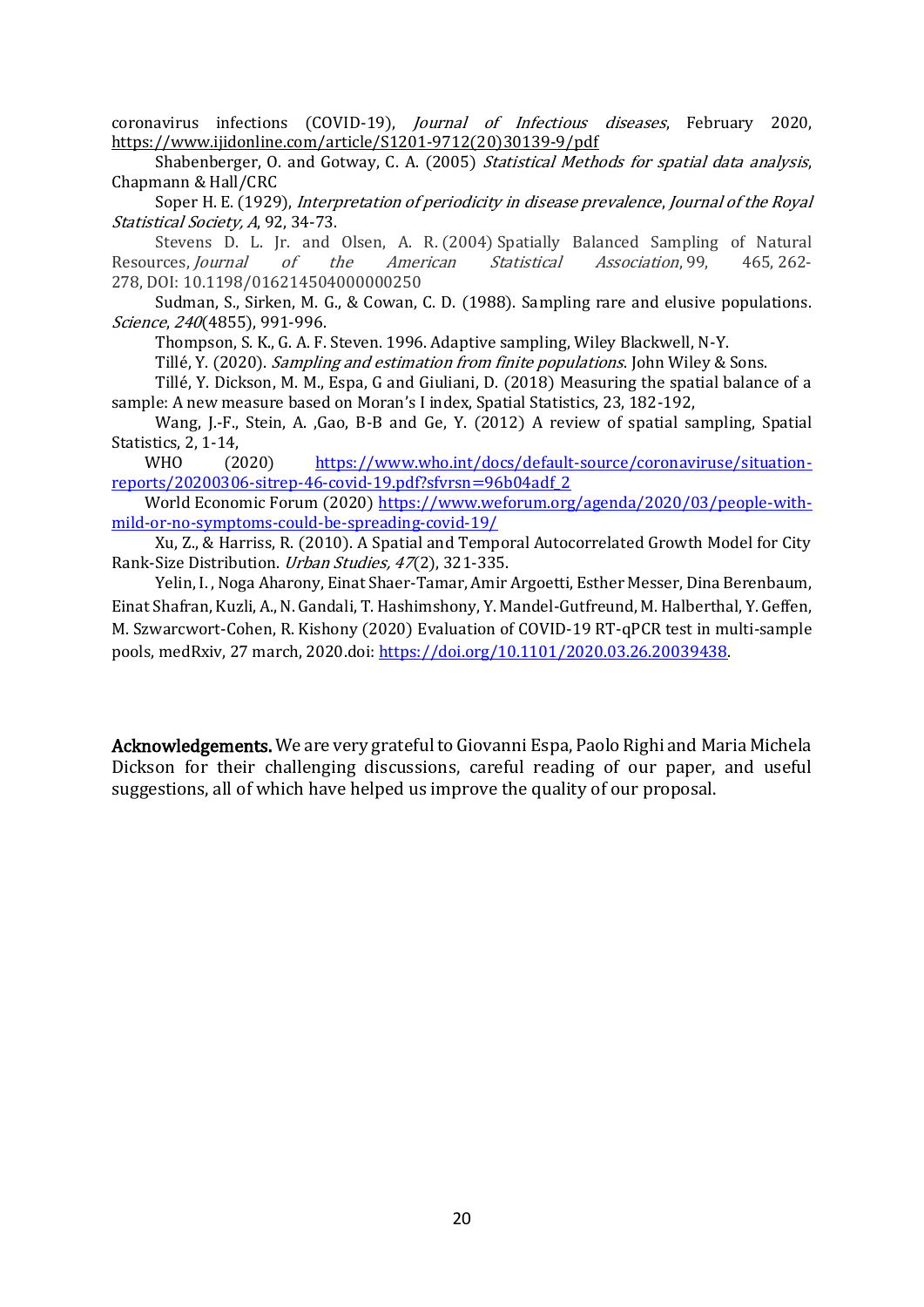#### Appendix A1: Proof of the variance of the proposed estimator

From Kendall and Stuart (1976, p.196) and Alleva, et al. (2021, Appendix 1),

$$
(A1) E_P E_M(\hat{Y} - Y)^2 = V_P [E_M(\hat{Y}|S)] + E_P [V_M(\hat{Y}|S)] - V_M(Y),
$$

where  $S$  is the selected sample. We have

$$
(A2) V_P[E_M(\hat{Y}|S)] = V_P\left[\sum_{i=1}^m \sum_{j=1}^{n_i} \tilde{y}_{ij} w_{ij}\right]
$$
  
=  $V_{IP}\left(\sum_{i=1}^m \tilde{Y}_i w_{1i}\right) + E_{IP}\left[V_{IIP}\left(\sum_{i=1}^m \hat{\tilde{Y}}_i w_{1i}\right)\right].$ 

 $V_{\text{IP}}\big(\sum_{i=1}^m \tilde{Y}_i\,w_{\text{I}i}\big)$  is the first-stage sampling variance of the second-stage expectations, and  $E_{IP}\left[V_{IP}\left(\sum_{i=1}^m\hat{Y}_i w_{1i}\right)\right]$  is the first-stage sampling expectation of the second-stage sampling variance, in which

$$
\tilde{y}_{ij} = m(x_{ij}; \beta), \quad \tilde{Y}_i = \sum_{j=1}^{N_i} \tilde{y}_{ij}, \quad \text{and} \quad \hat{\tilde{Y}}_i = \sum_{j=1}^{\bar{n}} \tilde{y}_{ij} w_{1i}.
$$

For variance  $V_{\text{IP}}\big(\sum_{i=1}^m \tilde{Y}_i|w_{\text{I}i}\big)$ , we may consider the approximated expression proposed by Deville and Tillé (2005) based on the Poisson sampling theory given by

$$
(A3) V_{IP} \left( \sum_{i=1}^{m} \tilde{Y}_i w_{li} \right) \cong \left[ \frac{M}{(M-H)} \right] \sum_{i=1}^{M} \left( \frac{1}{\pi_{li}} - 1 \right) \eta_i^2
$$
  
where

$$
(A3a) \ \eta_i = \tilde{Y}_i - \pi_i \mathbf{d}_{\text{li}}' \boldsymbol{\phi}
$$
\nand

$$
\boldsymbol{\phi} = \boldsymbol{\Delta}^{-1} \sum_{i=1}^{M} \pi_{Ii} \left( \frac{1}{\pi_{Ii}} - 1 \right) \boldsymbol{d}_{Ii} \tilde{Y}_{i}, \text{with } \boldsymbol{\Delta} = \sum_{k \in R} \boldsymbol{d}_{Ii} \boldsymbol{d}_{Ii}' \pi_{Ii} \ (1 - \pi_{Ii}).
$$

The above variance resembles the variance expression of the HT estimator under Poisson sampling design conditions, but it uses the residuals,  $\eta_i$ , instead of the original values,  $\tilde{Y}_i$ . Furthermore,

$$
(A4) E_{IP} \left[ V_{IIP} \left( \sum_{i=1}^{m} \hat{Y}_i w_{1i} \right) \right] = \sum_{i=1}^{M} w_{1i} \sigma_{\tilde{y}_i}^2 N_i \left( \frac{N_i - \bar{n}}{\bar{n}} \right),
$$

with

$$
(A5) \ \sigma_{\tilde{y}_i}^2 = \frac{1}{N_i - 1} \sum_{j=1}^{N_i} \left( \tilde{y}_{ij} - \frac{\tilde{Y}_i}{N_i} \right)^2.
$$

Thus, assuming that  $[M/(M - H)] \cong 1$ , then, we have

$$
(A6) V_P[E_M(\hat{Y}|S)] = \sum_{i=1}^{M} \left\{ \frac{1}{\pi_{li}} \left[ \eta_i^2 + \sigma_{\tilde{y}_i}^2 N_i \left( \frac{N_i - \bar{n}}{\bar{n}} \right) \right] \right\} - \eta_i^2.
$$

The inner term of the second addendum on the right-hand side of Formula (A1) is

$$
(A7) V_M(\hat{Y}|S) \cong V_M\left(\sum_{i=1}^m \sum_{j=1}^{\bar{n}} y_{ij} w_{ij}\right) = V_M\left(\sum_{i=1}^M w_{\bar{i}i} \lambda_i \sum_{j=1}^{N_i} y_{ij} w_{\bar{i}l i} \lambda_j\right)
$$

$$
= \sum_{i=1}^M V_M(\hat{Y}_i w_{\bar{i}i} \lambda_i) + \sum_{i=1}^M \sum_{\ell \neq i}^M Cov_M(\hat{Y}_i w_{\bar{i}i}, \hat{Y}_\ell w_{\bar{i}i} \lambda_i \lambda_\ell),
$$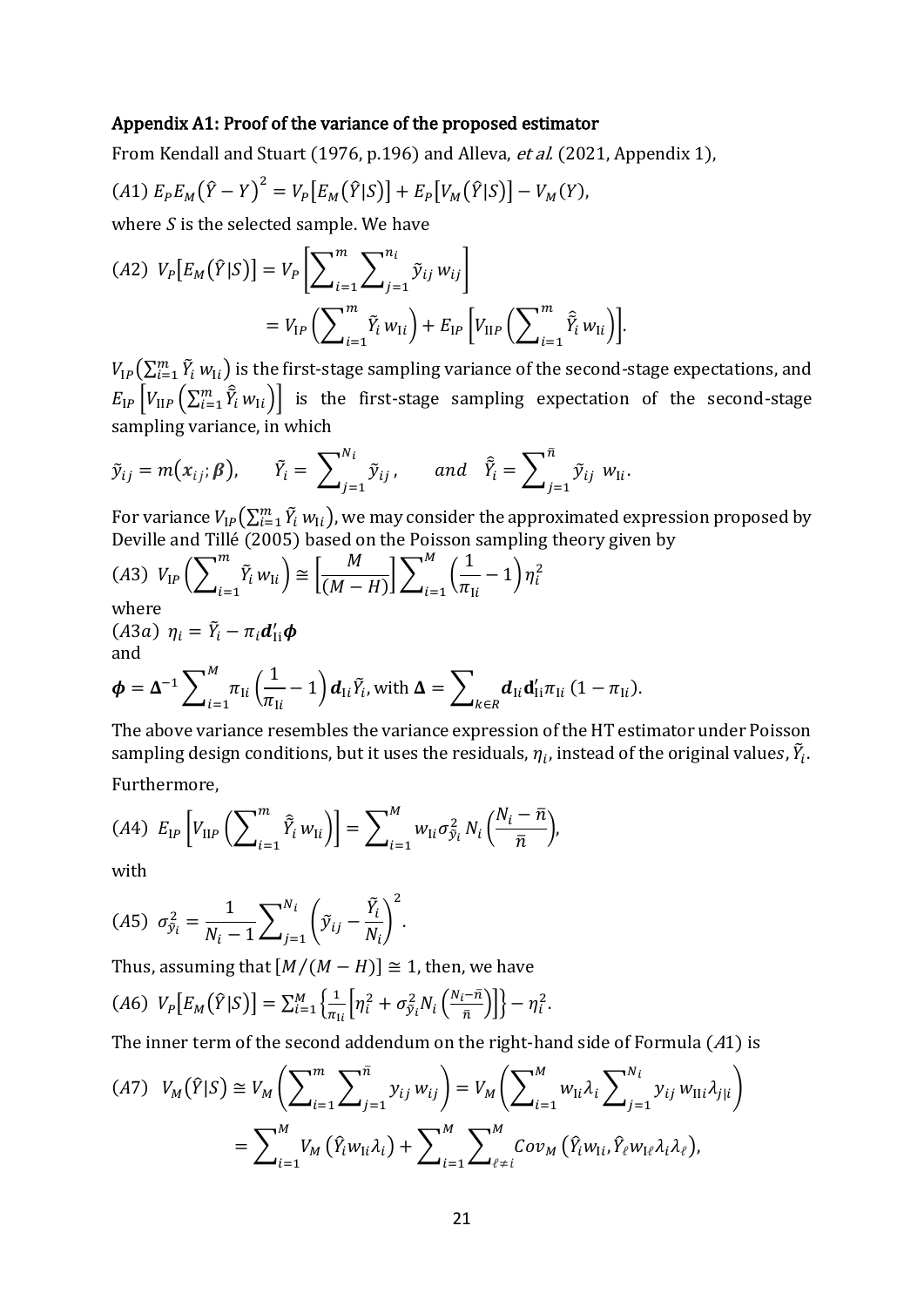with  $\lambda_i = 1$  if  $i \in S_I$  and  $\lambda_i = 0$ ; otherwise,  $\lambda_{j|i} = 1$  if  $j \in S_{\text{II}}$ , and  $\lambda_{j|i} = 0$  otherwise. We have

(A8a) 
$$
V_M(\hat{Y}_i w_{\text{I}i} \lambda_i) = w_{\text{I}i}^2 \lambda_i \Big[ \sum_{i=1}^{N_i} \sigma_u^2 w_{\text{II}i}^2 \lambda_{j|i} + \sum_{j=1}^{N_i} \sum_{k \neq j}^{N_i} \sigma_u^2 \rho[d(ij, ik)] w_{\text{II}i}^2 \lambda_{j|i} \lambda_{k|i} \Big] \text{ and}
$$
  
(A8b) 
$$
Cov_M(\hat{Y}_i w_{\text{I}i}, \hat{Y}_\ell w_{\text{I}i} \lambda_i \lambda_\ell) = w_{\text{I}i} w_{\text{I}i} \lambda_i \lambda_\ell \sum_{j=1}^{N_i} \sum_{k=1}^{N_\ell} \sigma_u^2 \rho[d(ij, \ell k)] w_{\text{II}i} w_{\text{II}i} \lambda_{j|i} \lambda_{k|\ell}.
$$

For the sampling expectation of  $V_M(\hat{Y}_i w_{1i} \lambda_i)$ ,

$$
(A9) \ E_P[V_M(\hat{Y}_i w_{Ii} \lambda_i)] = \frac{1}{\pi_{Ii}} \Biggl[ \sum\nolimits_{i=1}^{N_i} \sigma_u^2 w_{I1i} + \sum\nolimits_{j=1}^{N_i} \sum\nolimits_{k \neq j}^{N_i} \sigma_u^2 \rho[d(ij, ik)] w_{I1i}^2 \pi_{I1ij,IIik} \Biggr],
$$

where  $\pi_{\text{II}ij, \text{II}ik}$  is the second-stage joint inclusion probability of units *ij* and *ik*. For simple random sampling without replacement in the second stage,

$$
\pi_{\text{II}ij,\text{II}ik} = \frac{\bar{n}}{N_i} \frac{(\bar{n}-1)}{(N_i-1)} \text{ and}
$$
\n
$$
(A9a) \ E_P \big[ V_M \big( \hat{Y}_i w_{1i} \lambda_i \big) \big] = \frac{1}{\pi_{\text{II}}} \Big[ N_i^2 \frac{\sigma_u^2}{\bar{n}} + \sigma_u^2 \frac{N_i}{\bar{n}} \frac{(\bar{n}-1)}{(N_i-1)} \sum_{j=1}^{N_i} \sum_{k \neq j}^{N_i} \rho \big[ d(ij, ik) \big] \Big].
$$

The sampling expectation of  $\mathcal{C}ov_{M}(\widehat{Y}_{i}w_{\text{I}i},\widehat{Y}_{\ell}w_{\text{I}\ell}\lambda_{i}\lambda_{\ell})$  is

$$
(A10) \t E_P \big[ Cov_M \big( \hat{Y}_i w_{1i}, \hat{Y}_\ell w_{1\ell} \big) \big] = \frac{\pi_{1i,1\ell}}{\pi_{1i} \pi_{1\ell}} \sum_{j=1}^{N_i} \sum_{k=1}^{N_\ell} \sigma_u^2 \, \rho \big[ d(ij,\ell k) \big].
$$

Since  $[(\bar{n} - 1)N_i/\bar{n}(N_i - 1)] \approx 1$ , the term  $E_P[V_M(\hat{Y}|S)]$  is

$$
(A11) \quad E_P[V_M(\hat{Y}|S)] \cong \sum_{i=1}^M \frac{1}{\pi_{li}} \left\{ \left[ N_i^2 \frac{\sigma_u^2}{\bar{n}} + \sum_{j=1}^{N_i} \sum_{k \neq j}^{N_i} \sigma_u^2 \rho[d(ij, ik)] \right] + \left[ \sum_{\ell \neq i}^M \frac{\pi_{li,l\ell}}{\pi_{l\ell}} \sum_{j=1}^{N_i} \sum_{k=1}^{N_\ell} \sigma_u^2 \rho[d(ij, \ell k)] \right] \right\}.
$$

Finally, we have

$$
(A12) V_M(Y) = \sum_{i=1}^{M} \left\{ \left[ N_i^2 \sigma_u^2 + \sum_{j=1}^{N_i} \sum_{k \neq j}^{N_i} \sigma_u^2 \rho [d(ij, ik)] \right] + \left[ \sum_{\ell \neq i}^{M} \sum_{j=1}^{N_i} \sum_{k=1}^{N_\ell} \sigma_u^2 \rho [d(ij, \ell k)] \right] \right\}.
$$

Considering the expressions (A6), (A11) and (A12), we obtain expression A12.

#### Appendix A2 : Efficiency of the proposed design

Expression (13) directly shows that the joint inclusion probabilities  $\pi_{\text{Ii},\text{I}\ell}$  must be as small as possible when  $\rho_{i,\ell}$  is large. This confirms the rule of spatial sampling in which the joint selection of units that are positively correlated should be avoided. As the correlated units are generally geographically close, the sample must be well-spread (or spatially balanced) in the territory. In this way, the term  $\sum_{\ell \neq i}^{M} \frac{\pi_{\text{Ii},\text{I\#}}}{\tau_{\text{I}}}$  $\frac{M}{\ell \neq i} \frac{\pi_{\text{I}i,\text{I}\ell}}{\pi_{\text{I}\ell}} \sigma_u^2 \rho_{i,\ell}$  vanishes.

At the same time, well spreading the  $\bar{n}$  units in second-stage sampling makes component  $\rho_{i,i}\sigma_{u}^{2}$  of  $\sigma_{i}^{2}$  very small.